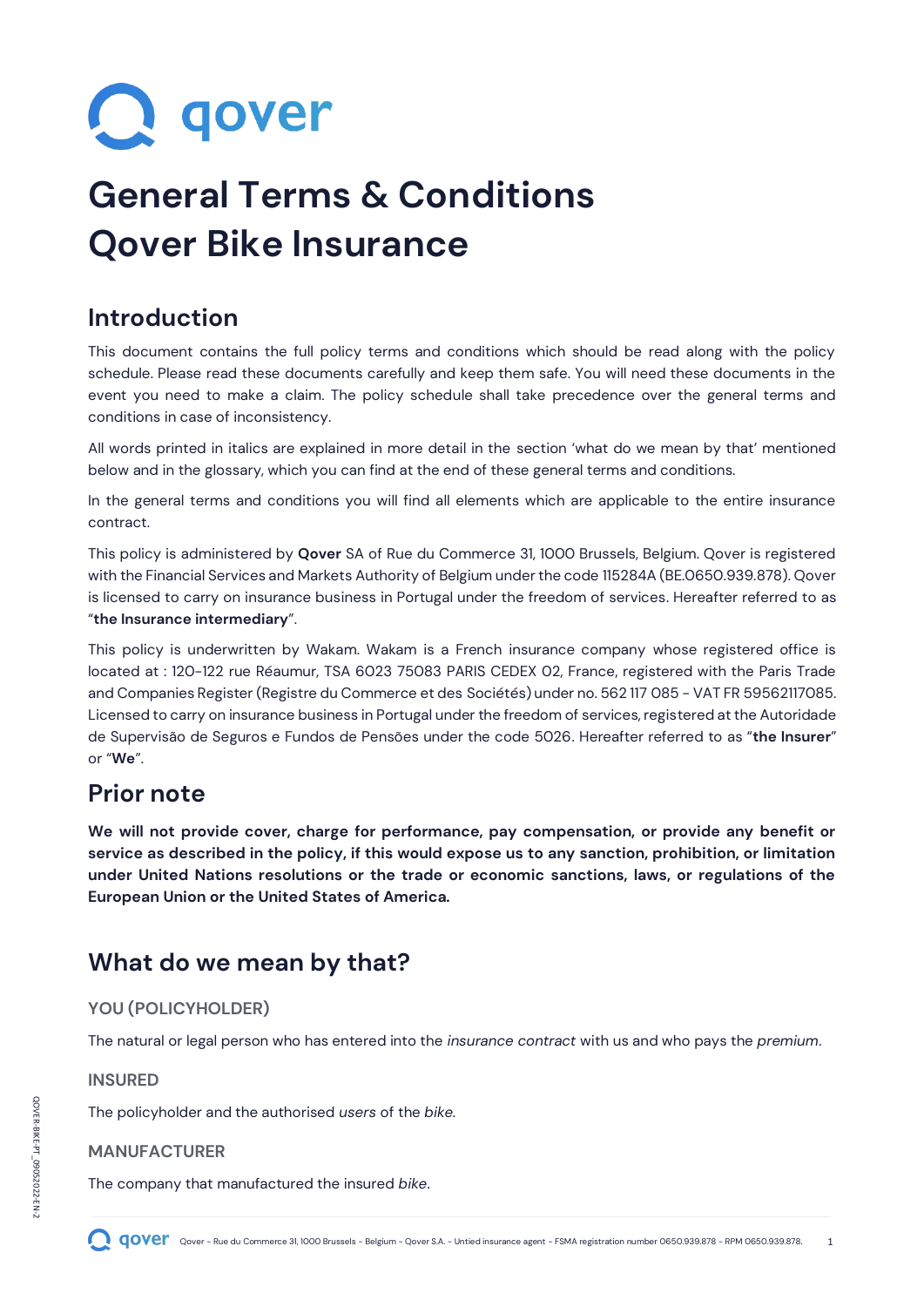#### **THE RESELLER**

The company that sells the insured b*ike*.

#### **THIRD PARTIES**

Any person, other than *you* (the insured or policyholder), we, the *insurance intermediary*, the service provider, the *repairer, manufacturer,* or the *reseller.*

### **AUTHORISED USER / USER**

The person who uses the insured *bike* and who is either the policyholder or the natural person who uses the insured *bike* with the consent of the policyholder.

#### **BIKE/INSURED BIKE**

A two- or three-wheeled vehicle that can only be set in motion with muscle strength (with or without a mechanical auxiliary engine) and thus remains in motion, provided the speed is limited to 25 km/h.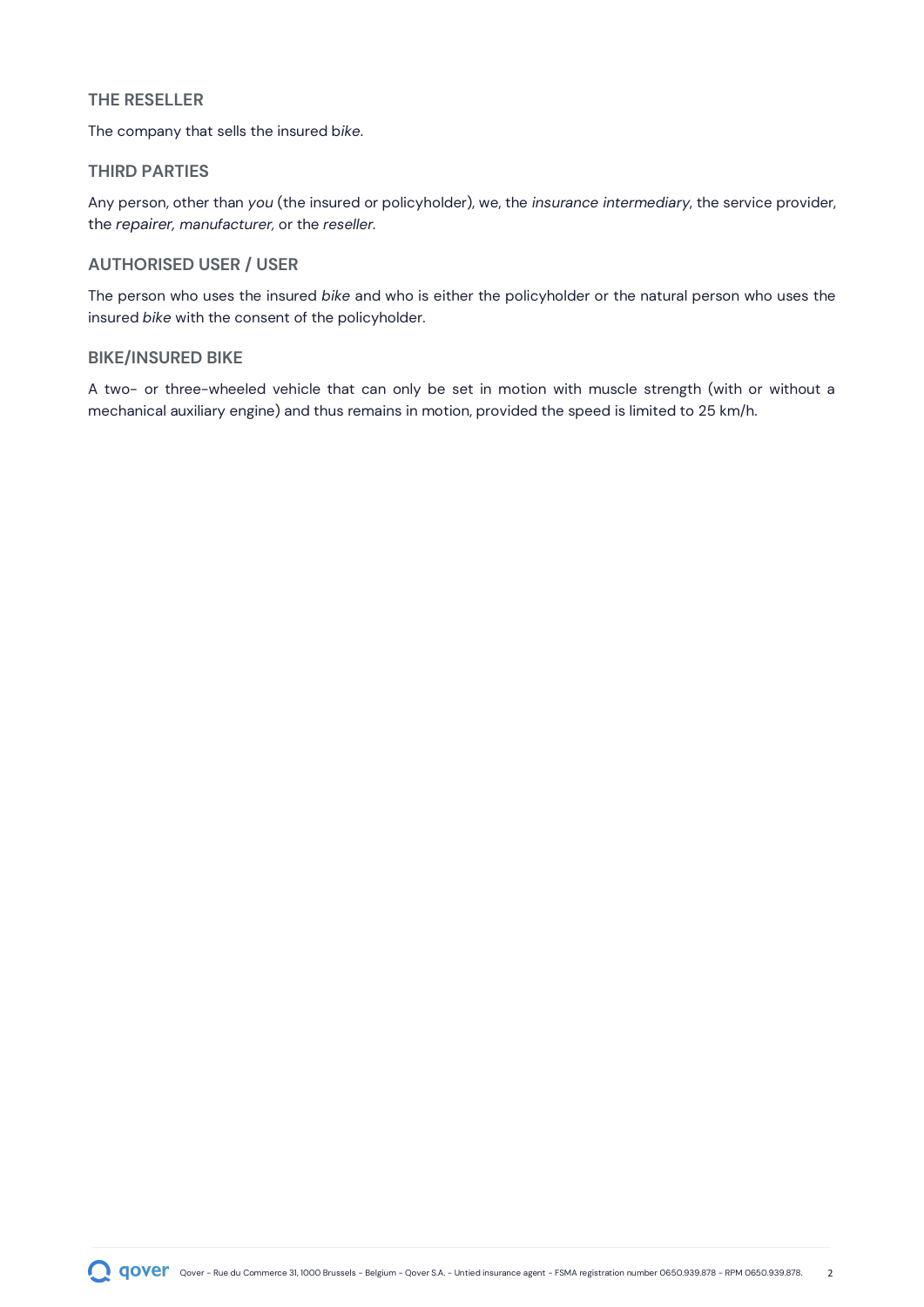# **TABLE OF CONTENTS**

# **TABLE DES MATIERES**

| Α.                                                                                             |  |
|------------------------------------------------------------------------------------------------|--|
| 1.                                                                                             |  |
| 2.                                                                                             |  |
| 3.                                                                                             |  |
| 4.                                                                                             |  |
| 5.                                                                                             |  |
| 6.                                                                                             |  |
| 7.                                                                                             |  |
| 8.                                                                                             |  |
| 9.                                                                                             |  |
| 10.                                                                                            |  |
| 11.                                                                                            |  |
| 12.                                                                                            |  |
| WHAT HAPPENS TO THE INSURANCE CONTRACT IF YOU (THE POLICYHOLDER OR INSURED PERSON AS A<br>13.  |  |
|                                                                                                |  |
| 8                                                                                              |  |
| WHAT HAPPENS TO MY INSURANCE IF I SELL THE INSURED BIKE THAT IS LINKED TO THE INSURANCE<br>14. |  |
|                                                                                                |  |
| 15.                                                                                            |  |
| 16.                                                                                            |  |
| 17.                                                                                            |  |
| 18.                                                                                            |  |
| 19.                                                                                            |  |
| 20.                                                                                            |  |
| 21.                                                                                            |  |
| 22.                                                                                            |  |
| 23.                                                                                            |  |
| 24.                                                                                            |  |
| WHAT IF THERE IS DISAGREEMENT ABOUT THE EXTENT OF THE DAMAGE AND THE AMOUNT? 14<br>25.         |  |
| 26.                                                                                            |  |
| HOW IS COMPENSATION PAID IN THE EVENT OF BANKRUPTCY OF THE MANUFACTURER? 14<br>27.             |  |
| 28.                                                                                            |  |
| 29.                                                                                            |  |
| <b>B.</b>                                                                                      |  |
|                                                                                                |  |
|                                                                                                |  |
|                                                                                                |  |
|                                                                                                |  |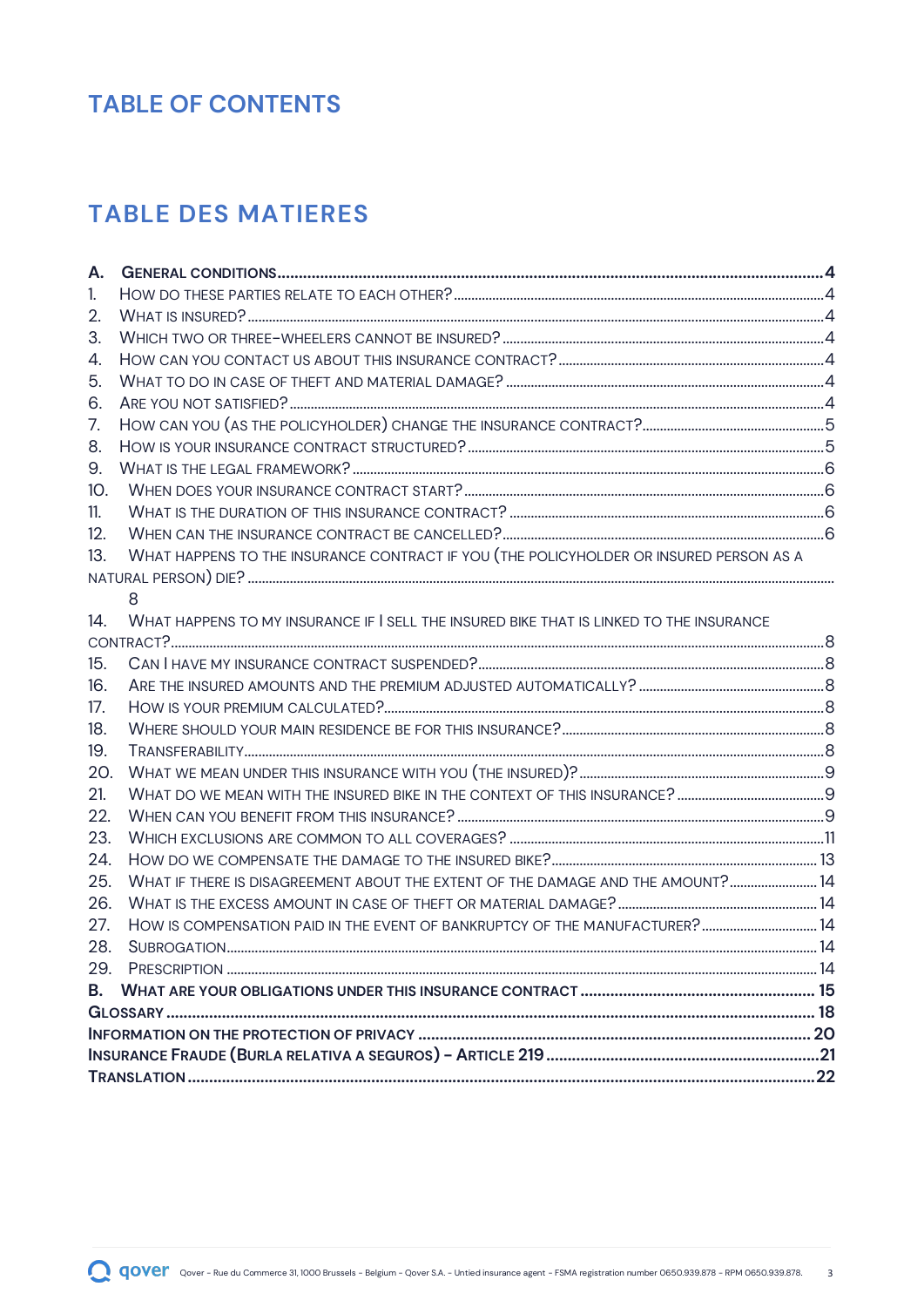# <span id="page-3-0"></span>**A. General conditions**

#### <span id="page-3-1"></span>**1. How do these parties relate to each other?**

The *insurance intermediary* is responsible for the sale of the insurance contract.

The *insurer* takes care of the contract administration for his account as well as the claim settlement and can possibly outsource it in whole or in part to the *insurance intermediary* and the claims handler.

The *insurer* guarantees the insured benefit.

#### <span id="page-3-2"></span>**2. What is insured?**

**The** *insured bike* **is the** *bike* **specified by the policyholder in the** *policy schedule***.**

**The** *policyholder* **is insured for theft, or theft and material damage, or theft, material damage and emergency expenses during the coverage period.**

**The type of cover taken out is specified in the** *policy schedule.*

- <span id="page-3-3"></span>**3. Which two or three-wheelers cannot be insured?**
- **Speed pedelecs (***bikes* **with an autonomous motor and a speed > 25 km/h);**
- **Pocket bikes;**
- **Steps (electric or not);**
- **Any vehicle equipped with an internal combustion engine.**

#### <span id="page-3-4"></span>**4. How can you contact us about this insurance contract?**

You can reach us by phone between 9:00 a.m. and 4:00 p.m. from Monday to Friday on +351 800 181 009 or you can email us at *[contact@qover.com](mailto:contact@qoverme.com)*.

Any correspondence can be sent to QOVER SA, rue du Commerce 31, 1000 Brussels, Belgium.

#### <span id="page-3-5"></span>**5. What to do in case of theft and material damage?**

In the event of damage, the *Insurance Intermediary* is the point of contact. Available by telephone on +351 800 181 009 from Monday to Friday from 9:00 a.m. to 4:00 p.m.

You can also use the claim form available at *[claims.qover.com](http://www.claim.qover.com/)* or email it through to *[claims@qover.com](mailto:claims@qover.com)*.

To open a new claim file, you must provide all the required information, in writing, when submitting the statement, by properly completing the aforementioned claim form.

Further on in these *general terms and conditions* it will be explained which specific steps you need to take in case of claim.

#### <span id="page-3-6"></span>**6. Are you not satisfied?**

#### **Do you wish to make a complaint?**

#### **Every complaint must be addressed in the first instance to the insurance intermediary:**

**Mediation service** of QOVER SA/NV, rue du commerce 31 - 1000 Brussels (Belgium), or by email *[to](mailto:mediation@qover.com) mediation@qover.com* or by telephone on **+351 800 181 009**. You will receive a written confirmation of this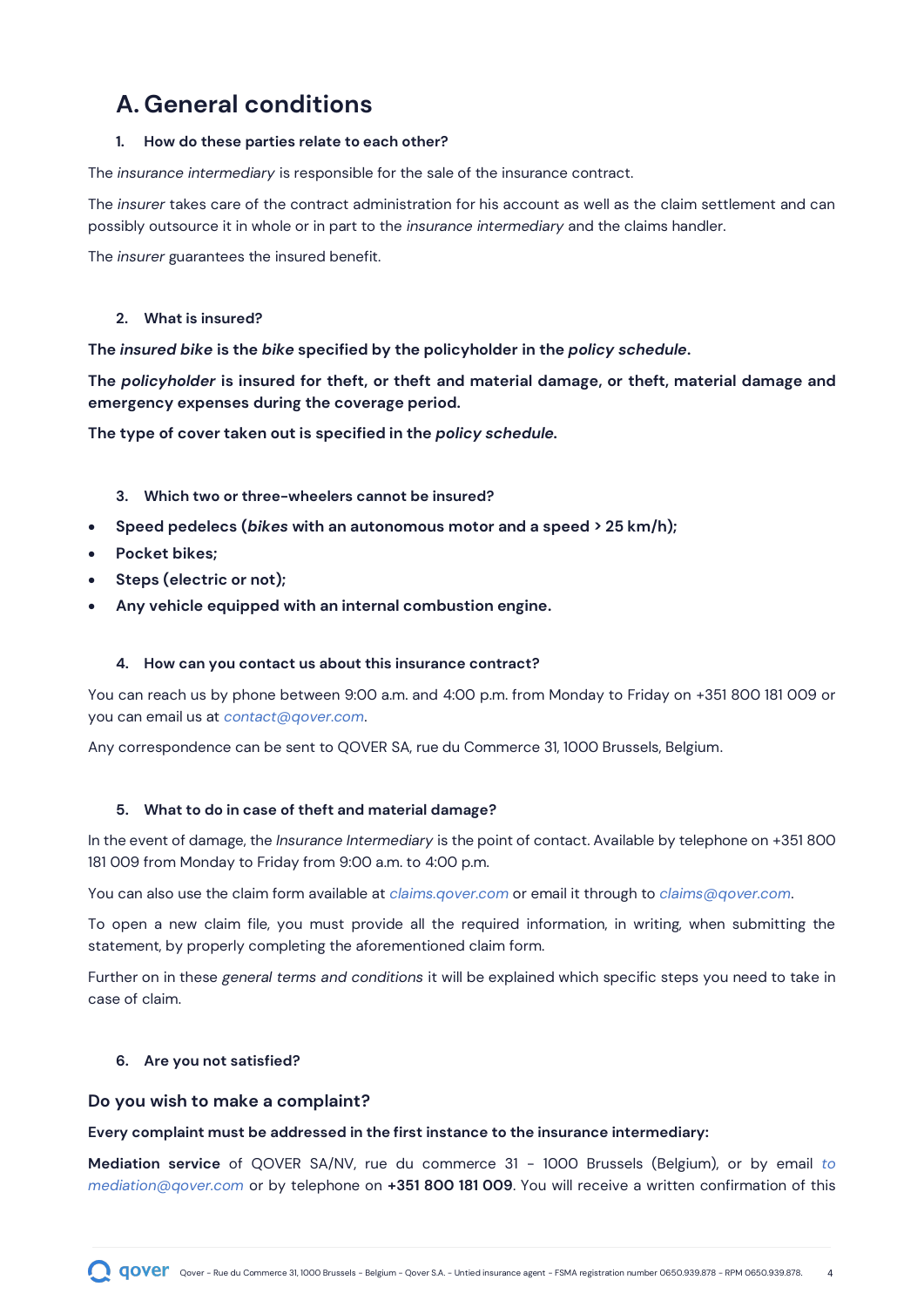within 3 (three) working days after receipt of your complaint. You will receive a definitive answer to your complaint, in writing, within 20 (twenty) days after receipt of your complaint.

### **In the event of a dispute over the answer given, you or the Insured Person may contact Wakam, by writing to the following address:**

**Wakam**

Complaints Department 120-122 Rue Réaumur TSA 60235 75083 PARIS Cedex 02 FRANCE

Wakam undertakes to acknowledge receipt of Your or the Insured Person's correspondence within 10 working days (unless Wakam has already provided You with a reply within this period), and to process your or the Insured Person's claim within a maximum period of 20 days (twenty) days or [30 (thirty) days in the case of particularly complex situations) as from receipt of your correspondence.

After exhausting internal complaints procedures and if you are not satisfied with the answer or if you have not received a definitive answer within 20 (twenty) days or [30 (thirty) days in the case of particularly complex situations) after receipt of your complaint by the *Insurer*, it is possible to submit your complaint to the Portuguese Supervisory Authority: Autoridade de Supervisão de Seguros e Fundos de Pensões (ASF), Av. da República 76, 1600-205 Lisboa, Portugal [https://www.asf.com].

#### **If necessary, you can contact the European Platform for Online Dispute Resolution:**

If you have arranged your *policy* online or by other electronic means (e.g., by telephone, SMS, fax or mobile device), you may be able to file your complaint via the European Online Dispute Resolution (ODR) Platform *[https://ec.europa.eu /consumers/odr/main/?event=main.home2.show.](https://ec.europa.eu/consumers/odr/main/?event=main.home2.show)*

Your complaint will then be forwarded to the Financial Ombudsman Service and to QOVER for resolution. There may be a short delay before QOVER receives your complaint.

The above complaints handling arrangements are without prejudice to your right to initiate legal proceedings.

We will record all communications, including phone calls, to improve the quality of the services, for training or fraud detection purposes.

#### <span id="page-4-0"></span>**7. How can you (as the policyholder) change the insurance contract?**

You can change your *insurance contract* at any time.

You can contact *the insurance intermediary* by telephone on +351 800 181 009 or by [sending an email to](mailto:contact@qoverme.com) *contact@qover.com.*

#### **Please take the following into account:**

- **1. If your details on the** *policy schedule* **change, you must notify us of such immediately.**
- **2. We assess changes in the same manner as when applying for a new insurance contract. The change could result in an increase or decrease in the** *premium***.**

#### **3. We reserve the right to not accept the change or terminate the** *insurance contract.*

#### <span id="page-4-1"></span>**8. How is your insurance contract structured?**

Your insurance contract consists of 2 (two) parts: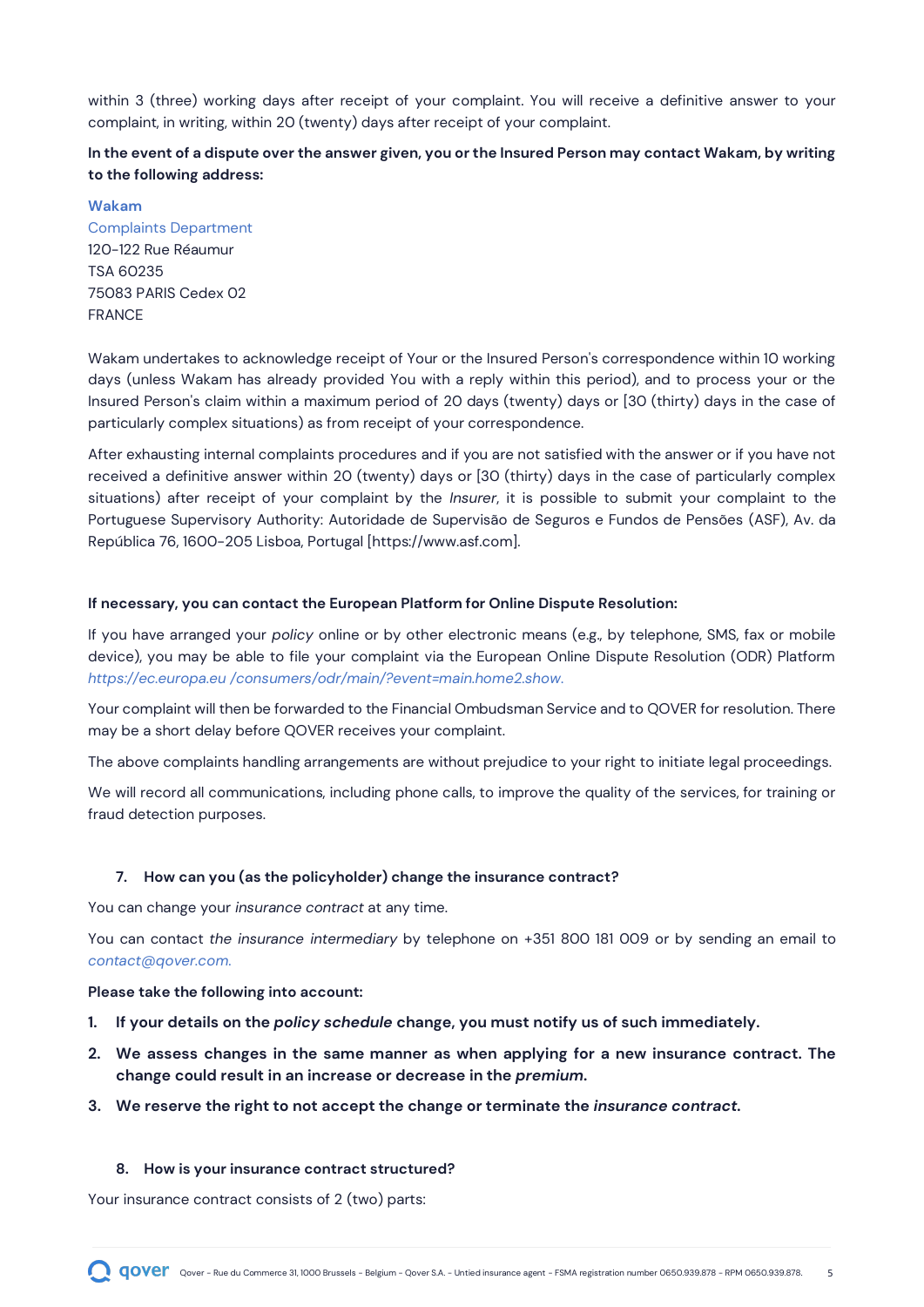- 1. The *general terms and conditions* (this document). These describe which damage is charged to us, which damage is excluded, and which are the mutual obligations of the parties.
- 2. The *policy schedule* are the terms and conditions that apply specifically to you. The *policy schedule* recorded shall take precedence over the *general terms and conditions*. You will receive this document at the time of conclusion, amendment, and annual renewal of the insurance contract.

#### <span id="page-5-0"></span>**9. What is the legal framework?**

This insurance contract falls under the scope of the Decree Law no 72/2008 of 16 April 2008, the laws and regulations which apply to the insurance contract.

**This insurance contract also falls within the scope of national and international regulations with regard to the (prohibition of) the provision of financial services. This legislation prohibits us from entering into agreements with or for the benefit of (legal) persons that appear on national and/or international lists (sanctions lists) because of their involvement in** *terrorism***, money laundering or related crimes. We check this regularly. If within 10 days after the conclusion of the insurance contract it appears that you (the policyholder) are on a sanction list, then no valid insurance shall have been concluded. If your policyholder, insured person or a third party is on a sanction list during the term of the insurance contract, then this (legal) person will not be included in a** *claim* **or other services and no valid insurance shall have been concluded.**

We present the legal provisions in a language that is as understandable as possible. If a statement in the insurance contract conflicts with the aforementioned legal provisions, the latter will apply.

#### <span id="page-5-1"></span>**10. When does your insurance contract start?**

The insurance contract starts on the date and time included in your *policy schedule.*

The *main* expiry date of your contract remains the start date stated in your *policy schedule*.

#### <span id="page-5-2"></span>**11. What is the duration of this insurance contract?**

The duration of this insurance contract is 1 (one) year. The insurance contract is tacitly renewed, maximum four times at the main expiry date. We will inform you about this at least 1 (one) month prior the main expiry date. You will find the main expiry date in your policy schedule.

We insure the *bike* for a maximum of 5 (five) years after the *first sale*. If *you* have purchased the *bike* secondhand, we cover the *bike* up to 5 (five) years after the first owner purchased it.

After a maximum of four extensions and at the end of the  $5<sup>th</sup>$  (fifth) insurance year, this insurance contract ends. We *will inform you* by registered letter a few weeks before the cancellation. This way you are never insured for too long and the offer contained in this insurance is always adapted to your needs.

This insurance contract will also automatically terminate after settlement of a claim for theft or for irreparable material damage (total loss), no premium reimbursement will be done as *you* have used your *insurance contract.*

#### <span id="page-5-3"></span>**12. When can the insurance contract be cancelled?**

Below *you* will find an overview of when the insurance contract can be terminated.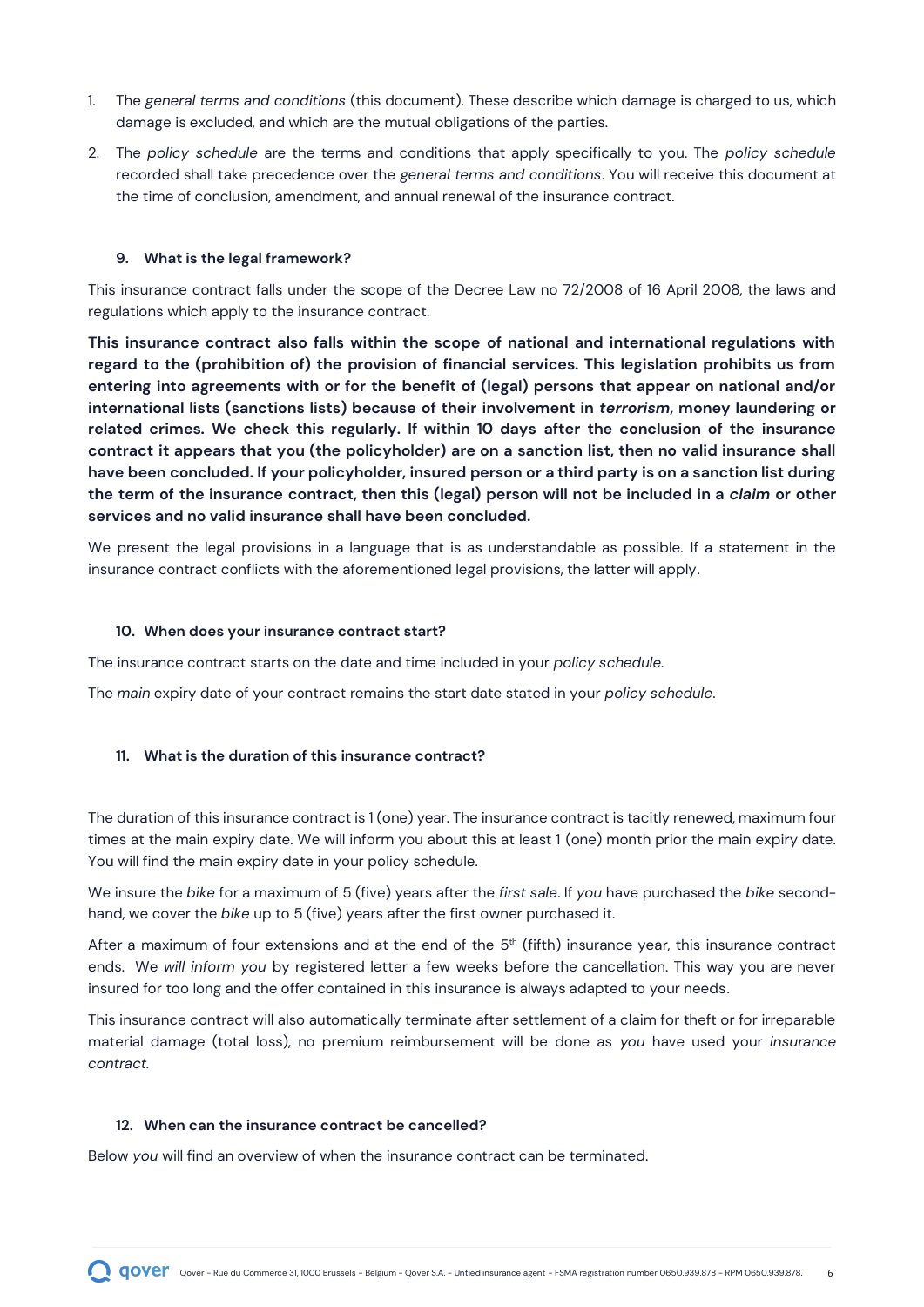#### **A. When can you (the policyholder) cancel the insurance contract?**

- **1. You can cancel the insurance contract before the** *main expiry date***. In that case, you must notify us, in writing, at least 3 months before the main** *expiry date* **by registered letter, by bailiff's writ or by issuing the cancellation letter against a receipt.**
- **2. You can cancel the insurance contract if we change the rate or adjust the terms and conditions. In such case, we apply the legal provisions and terms. If this applies to you, we will inform you.**
- **3. You can cancel the insurance contract after a claim incident. You can do this at the latest 1 month after payment or upon the refusal to pay compensation. The insurance contract then ends 3 months after the date of notification. You must inform us of this by registered letter, by bailiff's writ or by issuing the cancellation letter against a receipt. If you choose to terminate the insurance contract, we will refund you part of the premium already paid in proportion to the unexpired term of the policy, provided no claim has been paid and no claims has been made which remains outstanding.**
- **4. You can revoke the insurance contract within 14 calendar days after you have received the Policy Schedule, the general terms and conditions and the pre-contractual information. This is possible without having to provide any reason. The cancellation will take effect immediately upon notification. You must send the withdrawal form that you have received by email to** *[contact@qover.com](mailto:contact@qover.com)*. **You will receive a full refund of all premium paid provided that no claim has been made prior to cancellation. In addition, you can revoke the insurance contract at any time during the period between the purchase date and the date you receive your policy schedule. In this case, you will receive a full refund of all premium paid.**
- **5. You can also cancel the insurance contract if the insured** *bike* **has been stolen or destroyed beyond your control. The insurance contract ends when** *You* **notify us, in writing, that the** *bike* **has been irrevocably stolen or destroyed.** 
	- **B. When can we cancel the insurance contract?**
- **1. We can cancel the insurance contract in whole or in part by the** *main expiry date***. We will notify you, by registered letter, at least 3 months before the main** *expiry* **date on which the cancellation commences, by bailiff's writ or by issuing the cancellation letter against a receipt. In the event of partial cancellation, you have the right to terminate the insurance contract as a whole/entirely on the main expiry date. To do this, you must notify us, in writing, at least 3 months before the due date by registered letter, by bailiff's writ or by issuing the cancellation letter against a receipt.**
- **2. We can cancel the insurance contract in whole or in part after a** *claim* **and at the latest 1 (one) month after the payment or upon the refusal to pay the compensation. The cancellation then takes effect 3 (three) months after the date of notification.**
- **3. We can terminate the insurance contract if the** *premium* **is not paid. If you do not pay the**  *premium***, we will send you a reminder. If you still do not pay, we will notify you by registered letter. If you do not pay within the period set therein, the insurance contract will be cancelled in accordance with Articles 57 (1) and 116 of the Decree Law no 72/2008 of 16 April 2008.**
- **4. In specific situations, we have other termination options in accordance with the Decree Law no 72/2008 of 16 April 2008.**
- **5.** *We* **reserve the right to terminate the insurance contract within 14 calendar days after the insurance is taken out, with a notice period of eight (8) days.**
- **6.** *We* **will cancel the insurance contract within 14 calendar days after the insurance is taken out, if you have not sent us the pictures and serial number.**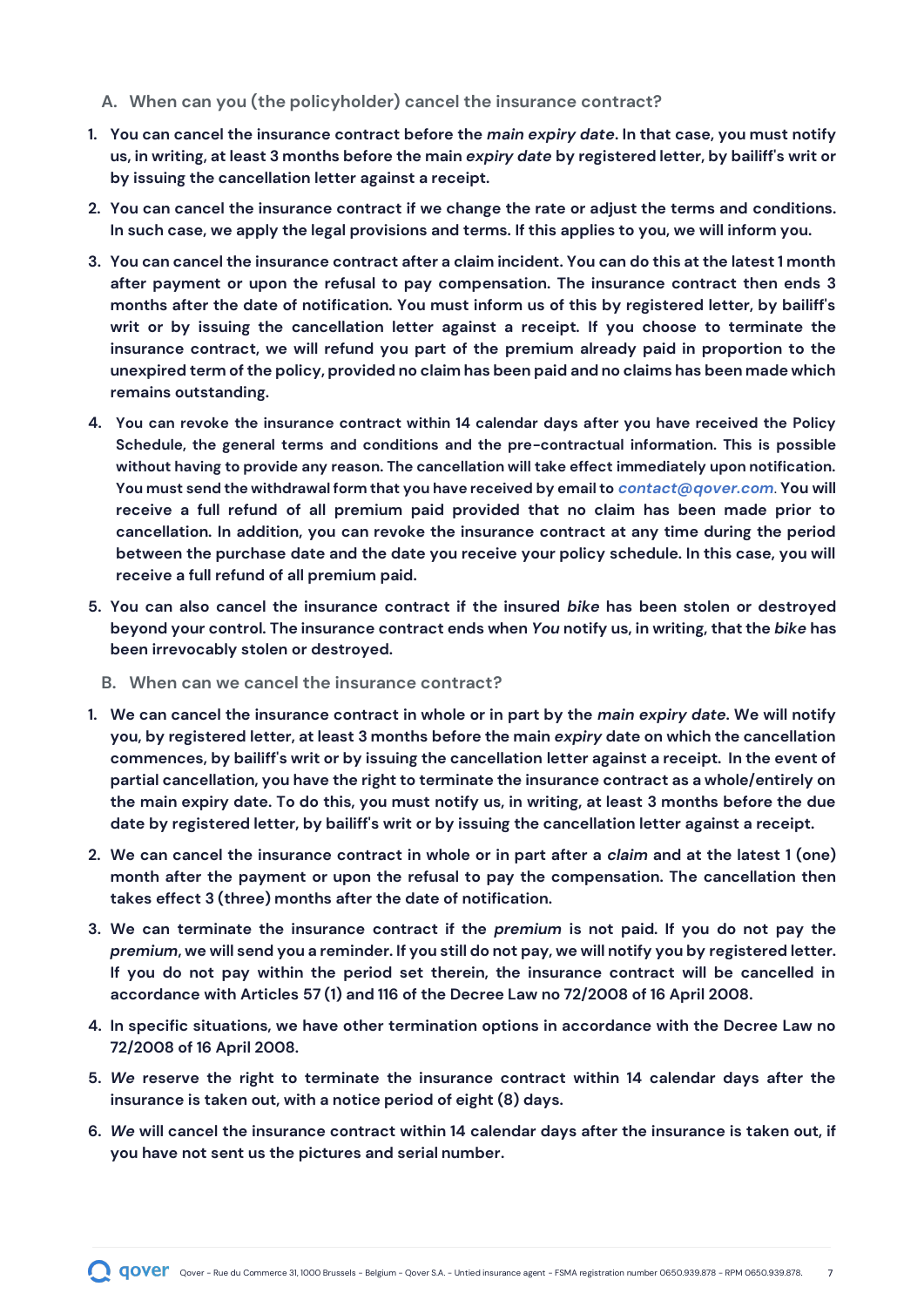#### <span id="page-7-0"></span>**13. What happens to the insurance contract if you (the policyholder or insured person as a natural person) die?**

The insurance contract is transferred to the entitled parties (the heirs).

#### **Rightsholders can:**

- 1. Keep the contract;
- **2. Cancel the contract within 3 months and 40 days after the death. The insurance contract will then end 1 month after we received the notification. To do this, they must notify us, in writing by registered letter, by bailiff's writ or by issuing the cancellation letter against a receipt.**

#### <span id="page-7-1"></span>**14. What happens to my insurance if I sell the insured bike that is linked to the insurance contract?**

#### **If you decide to sell your** *bike***, you must notify us.**

After all, the *insurance contract* is not transferable (except in the event of death).

The insurance contract ends in accordance with the law from the moment of notification, we will reimburse you for the unused premium.

#### <span id="page-7-2"></span>**15. Can I have my insurance contract suspended?**

#### **If your** *bike* **is claimed, the insurance contract will be suspended only because the requesting government takes possession of the** *bike***. You must notify us immediately.**

If you no longer own the *bike* by your own will (for example, resale), you cannot have the insurance contract suspended due to the inseparable character or nature of the *bike* and this insurance contract. The insurance contract must be terminated if necessary. If necessary, you can take out this insurance again when purchasing a new *bike* from the reseller.

#### <span id="page-7-3"></span>**16. Are the insured amounts and the premium adjusted automatically?**

For this insurance, the insured amounts and the *premium* are not indexed.

#### <span id="page-7-4"></span>**17. How is your premium calculated?**

The *premium* (the detail of the composition can be found in your *Policy schedule*) depends on the insured value of the *bike* and the extent of your cover in accordance with the cover stated in your *policy schedule*.

Note: that if *you* are going to compare different insurance contracts, *you* will not only be able to compare the estimated costs and charges of the contracts, but *you* will also need to consider other elements such as the scope of cover, the amount of any Excess or the exclusion clauses.

#### <span id="page-7-5"></span>**18. Where should your main residence be for this insurance?**

**You (the policyholder, as a natural or legal person) must be registered in Portugal to be able to take out this insurance.**

#### **This insurance ends as soon as you are no longer registered in this country.**

#### <span id="page-7-6"></span>**19. Transferability**

This insurance contract is not transferable subject to the aforementioned death provisions of the policyholder.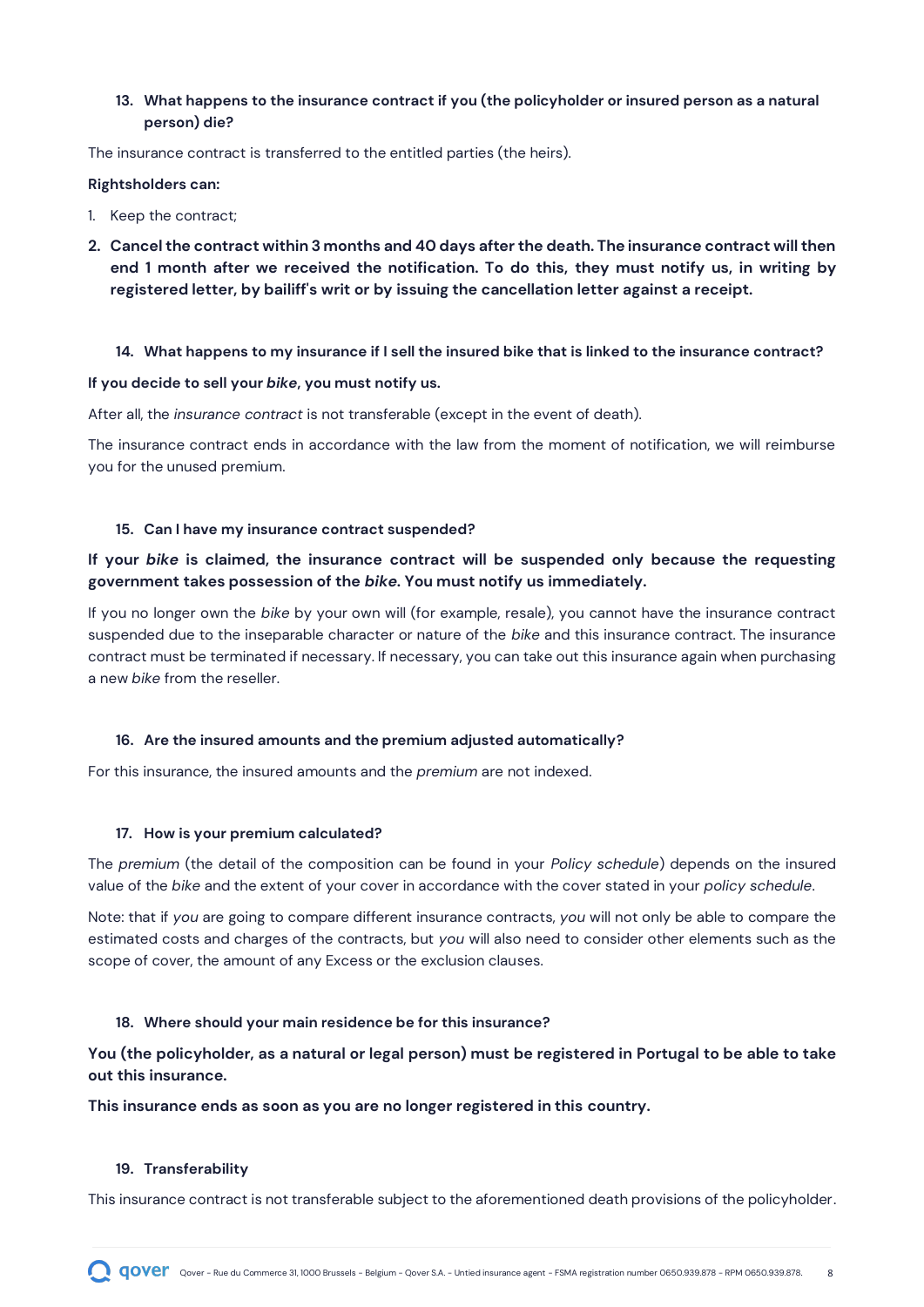#### <span id="page-8-0"></span>**20. What we mean under this insurance with you (the insured)?**

The person who uses the *insured bike* and whose interest is insured under the *insurance contract*, in particular:

- 1. *You* as the *policyholder* and exclusively as a natural person;
- 2. *You* as a natural person who represents a legal person;
- 3. Users who use the *bike* with the *policyholder's* authorization.

#### <span id="page-8-1"></span>**21. What do we mean with the insured bike in the context of this insurance?**

**The insured** *bike* **is the vehicle described in the** *policy schedule* **and which meets the following characteristics:**

- **1. The** *bike* **in its original condition as supplied by the reseller or manufacturer. Any technical adaptation of this** *bike* **entails the cancellation/nullity of this** *insurance contract;*
- **2. The** *bike* **that was newly purchased from the reseller or manufacturer that is less than 12 months old at the time of purchase of the** *insurance contract, or the* **second-hand** *bike* **that is less than 12 months old at the time of purchase of the** *insurance contract* **;**
- **3. Fixed original accessories are standardly included in the coverage for a maximum value of €100, for so far they are firmly installed on the bike.** The value of all *fixed original accessories* whose exceeds this €100 and the value of additional *bike* related accessories that are bought at the *first sale* or even afterwards, are insured if their values have been specifically added within the *insured value.* **These accessories are covered for the purchase price (minus applicable depreciation), under the condition that they are firmly installed on the bike;**

#### <span id="page-8-2"></span>**22. When can you benefit from this insurance?**

**The theft, material damage and emergency expense guarantees are only provided if this is expressly stated in your policy schedule.**

#### **A. Theft guarantee**

**This guarantee is only valid if it is explicitly stated in** *your policy schedule***.**

**We insure 24/7 the theft and damage to the insured bike in case of theft, attempted theft and theft or attempted theft after an assault:**

- **1. If the** *bike* **was in your locked home or in a private locked space. In this case, you should not attach the** *bike* **to a** *fixed point***.**
- **2. If the** *bike* **was outside or in a common room, provided that the latter was secured by the frame with an agreed lock at a** *fixed point* **and locked in accordance with the manufacturer's instructions.**

#### **Important:**

- **1. The theft of the** *bike* **must be reported to the appropriate police authorities within 24 (twenty four) hours of discovery of the theft, attempted theft or assault.**
- **2. If the** *bike* **is found within 14 (fourteen) calendar days after the theft has been reported to the police, we ensure the following:**
	- **a. Repair to the extent that it appears possible;**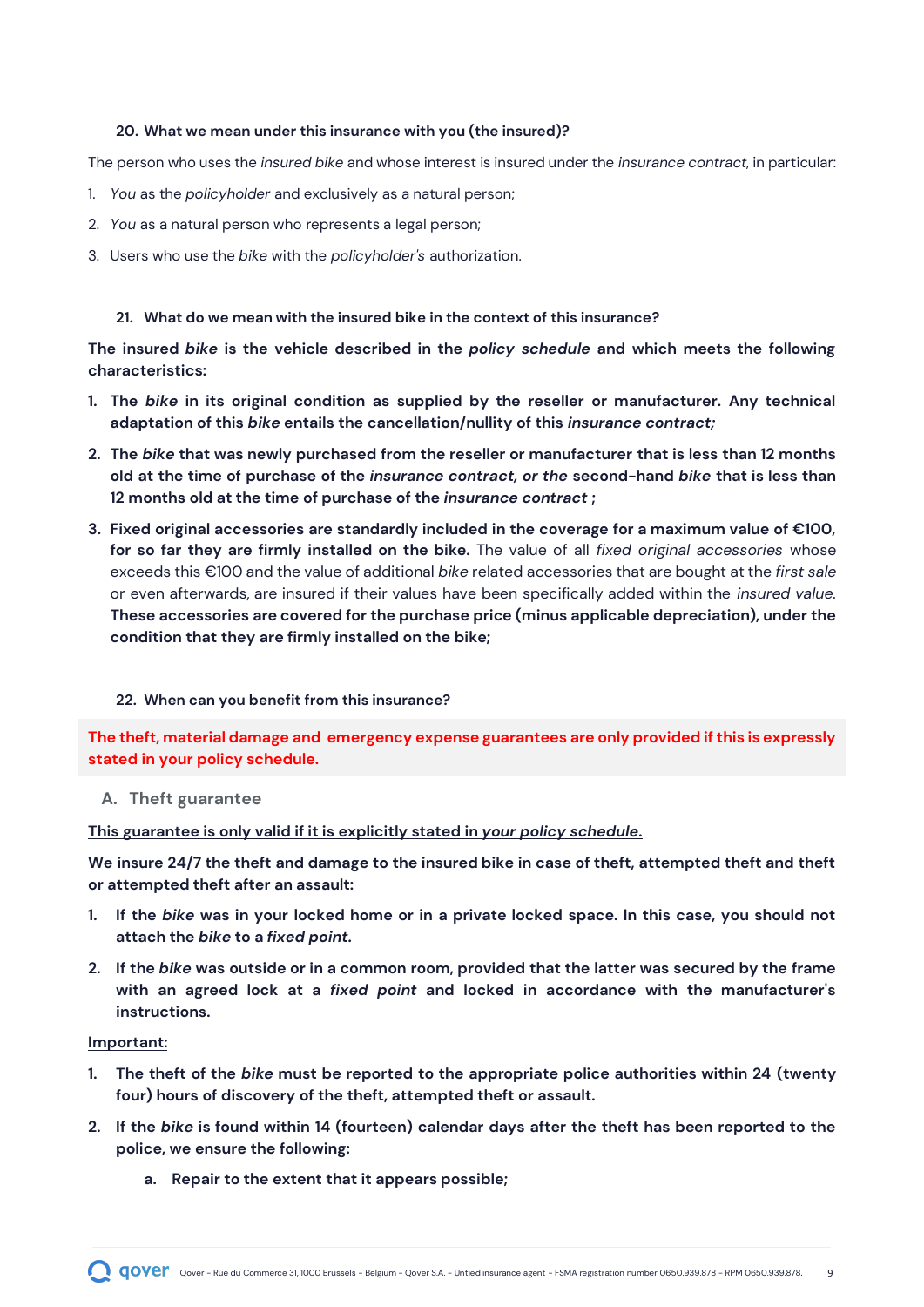- **b. The total loss insofar as the repair proves to be impossible;**
- **3. If the** *bike* **is not found within 14 (fourteen) calendar days of the theft being reported to the police, we consider it to be definitively stolen and it is considered to be a total loss.**

**Coverage for theft or attempted theft is excluded if:**

- **1. The** *bike* **was in a publicly accessible place and was not attached to a** *fixed point* **by means of the frame using an agreed lock, and was not locked according to the manufacturer's provisions, such as the frame lock or application lock.**
- **2. The** *bike* **was in a closed common room and was not attached to a** *fixed point* **by means of the frame using an agreed lock, and not locked according to the manufacturer's provisions, such as the frame lock or application lock.**
- **3. No report was registered with the competent police services within 24 hours of the discovery of the theft, attempted theft, or attack.**
	- **B. Material damage guarantee**

**This guarantee is only valid if it is explicitly stated in** *your policy schedule***.**

**We insure the** *material damage* **to the insured** *bike***:**

- **1. That was accidentally caused as well as damage to the** *bike* **that you** *accidentally* **caused;**
- **2. That was caused by** *vandalism***;**
- **3. This was caused by contact with an animal or by natural elements such as fire or a flood;**

#### *Material damage* **is excluded if:**

- **1. Damage to** *accessories* **which values have not been specifically included within the insured value, with exemption of** *fixed original accessories* **supplied by the** *reseller* **or** *manufacturer* **which are insured together as a whole for up to €100.**
- **2. Damage as a result of wear and tear or a mere technical defect of the insured bike.**
- **3. Damage to objects or persons other than the insured bike.**
	- **C. Emergency Expense guarantee**

**This guarantee is only valid if it is explicitly stated in** *your policy schedule.*

**The guarantee applies when the** *insured* **is immobilized and unable to complete** *his* **journey with the**  *insured bike* **due to a:** 

- **Accident**
- **Theft**
- **Vandalism**
- **Bodily injury consecutive of the use of the bike**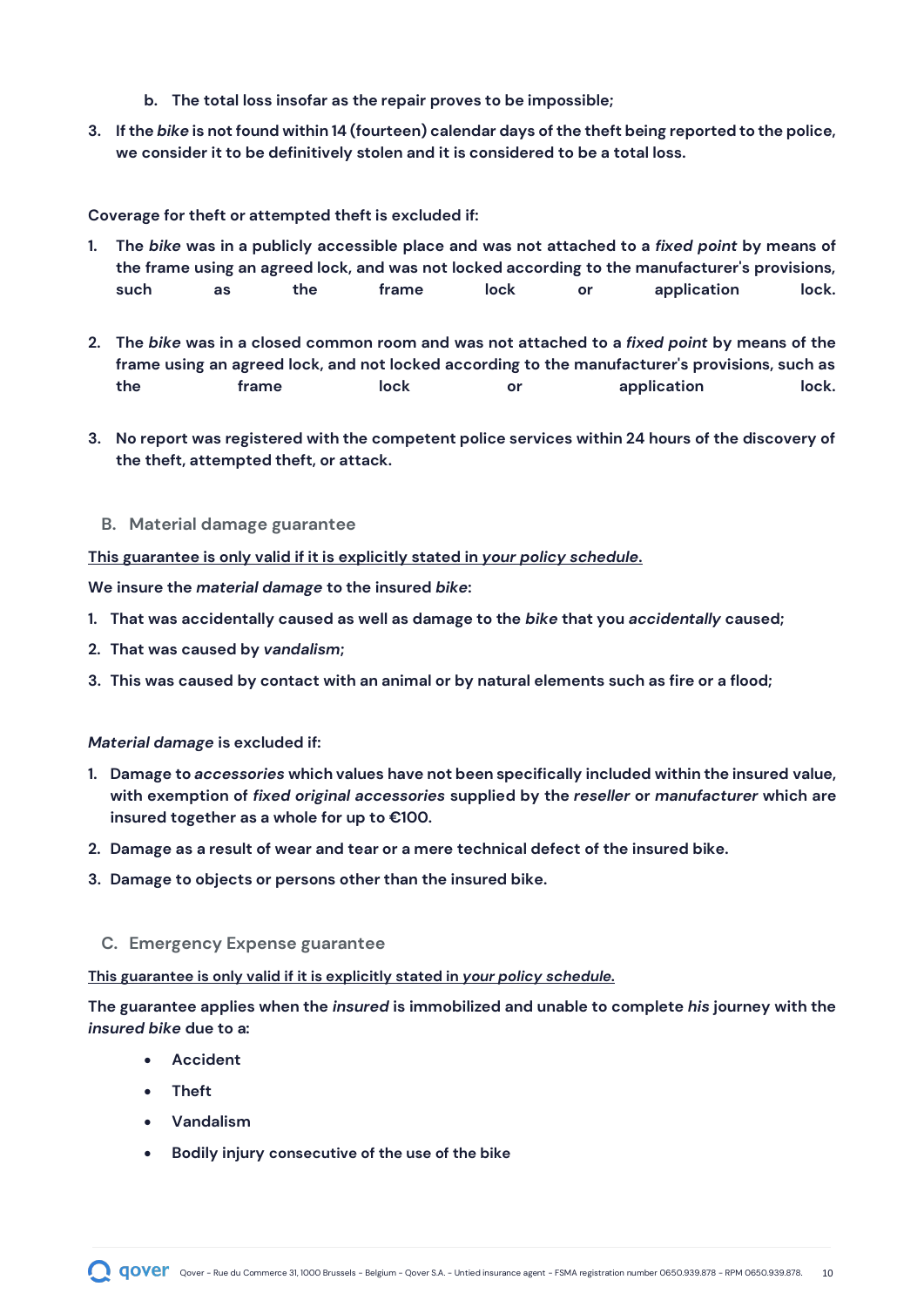**We cover, during the entire duration of the immobilization of the bike or insured's immobilization, the bike rental or travel costs incurred, to go the place where the** *insured* **needs to go and then the return to the** *insureds residence* **or** *the residence designated* **by** *him***;**

**We pay for this guarantee based on supporting documents and up to a maximum 200 EUR per claim. This guarantee is limited to 3 claims per insurance year.**

#### **The Emergency cash guarantee is excluded if:**

- **The** *insured* **cannot provide evidence of the causal link between the** *insured's event* **covered and the supporting documents**
- **The** *insured* **cannot provide pictures of the damage** *bike or* **evidence of injury**
- **Travel and bike rental expenses is not related to the immobilization of the bike as mentioned on the coverage explained above or insured's immobilization in case of the bike's theft**
- **The** *insured* **cannot provide proof of payment of the bike rental or travel costs.**
- **D. Additional Accessories**

#### **This guarantee is only valid if you have added accessories value to the total insured value.**

*Fixed original accessories* of the bike, as supplied by the reseller or manufacturer, are standardly included in the insurance and covered for a maximum value of €100 regardless of the number of accessories. The value of the fixed original accessories that **e**xceeds this €100 and the value of additional bike related accessories that are bought at the first sale or even afterwards, can be included in the insurance by specifically adding their values within the insured value.

All fixed original accessories and additional accessories that have been specifically included within the insured value are covered for the original purchase price (minus applicable depreciation), for so far they are firmly installed on the bike. The applicable depreciation compensation table is mentioned on the policy schedule and in article 24**.** 

**Portable bike related accessories (e.g. bike computers and/or navigation equipment), which are easily removable without using screwdrivers or other regular tools, are excluded from coverage in case of theft.** 

**For additional accessories which were not bought at the first sale of the bike, and are therefore not listed on the purchase invoice, it is required for the policyholder to provide a proof of purchase in the event of an occurring claim.** 

#### <span id="page-10-0"></span>**23. Which exclusions are common to all coverages?**

- **1. If the cover of the insurance contract is suspended due to non-payment of the** *premium.*
- **2. In case of deliberate concealment or deliberate incorrect communication of information regarding the risk at the conclusion of the contract that can be blamed on the policyholder.**
- **3. In the event of unintentional concealment or inadvertent incorrect communication of certain information regarding the risk upon the conclusion of the contract, in the event of a** *claim,* **if we provides evidence that we would in no case have insured the risk, our intervention will be limited to reimbursement of the** *premiums* **paid.**
- **4. If the claim was caused intentionally by the policyholder, the owner, the holder, the driver, or the persons transported or their family members.**
- **5. If the** *damage* **is the result of one of the following gross negligence:**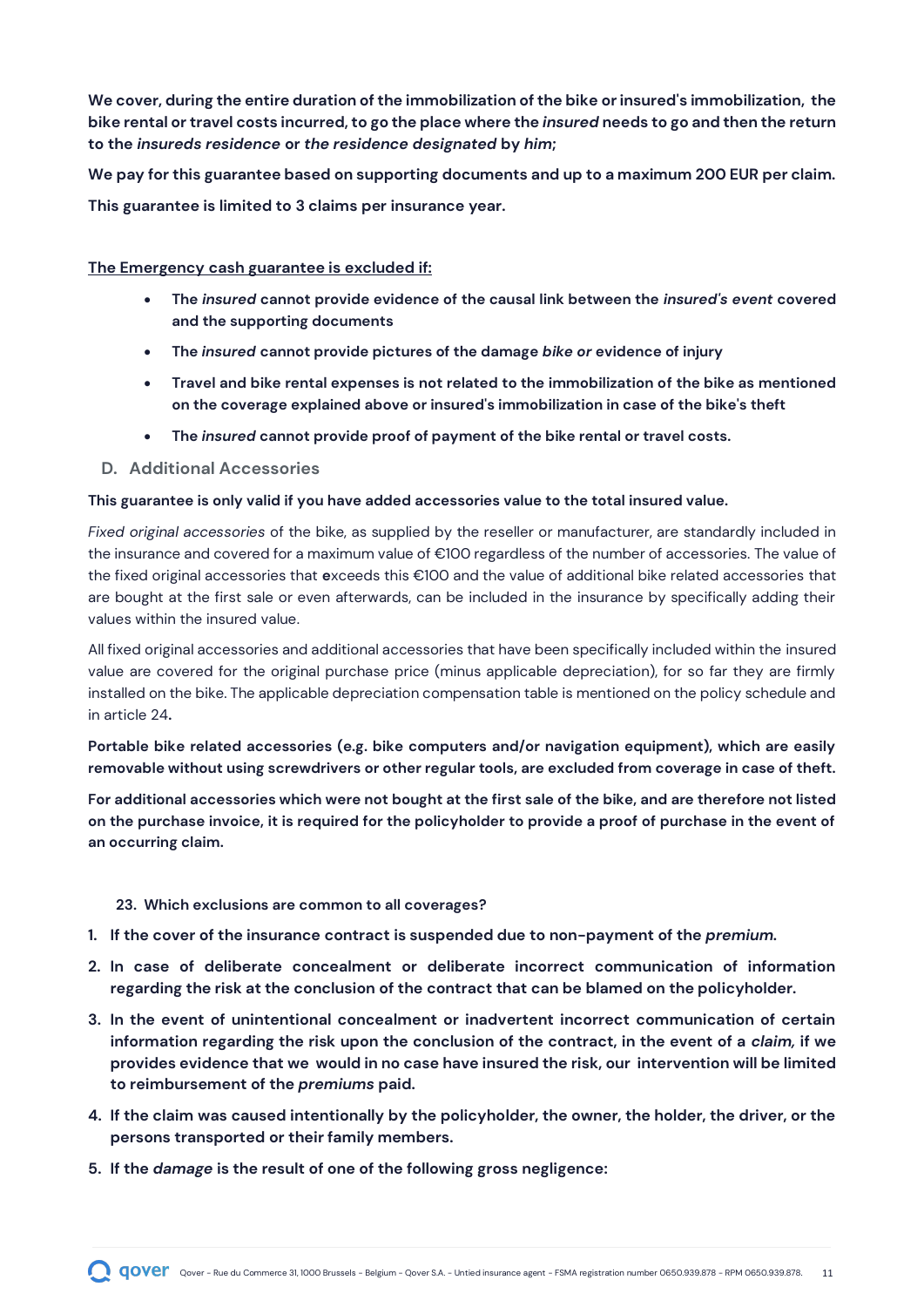- **a. Driving the insured** *bike* **in a state of criminal alcohol intoxication, insofar as the blood alcohol level of the person concerned exceeds the legal limit/litre of blood, without the use of alcohol being the sole cause of the condition or event;**
- **b. Driving the insured** *bike* **in a state of intoxication or in a similar condition resulting from the use of products other than alcoholic beverages, acute or chronic use of medicines or other substances prescribed or not by a doctor and which change one's behaviour;**
- **c. Apparent poor maintenance or failure to replace essential parts.**
- **6. If the** *damage* **occurs during the exercise for or participation in a speed, regularity or agility ride or competition. Purely touristic tours are not covered by this exclusion.**
- **7. If the claim occurs due to bets or challenges.**
- **8. If the** *damage* **arises from a strike, riot, or violent acts of collective inspiration (of more than 10 people) when the company proves that the insured participated in such.**
- **9. If the** *damage* **arises from war, civil war, or similar facts.**
- **10. If the** *damage* **is due to radioactive causes.**
- **11. If the** *insured bike* **is requisitioned.**
- **12. If the** *insured bike* **has undergone any technical adjustment, so that the support of the** *insured* **Electric** *bike* **may exceed 25 km/h.**
- **13. If the damage is the result of a manufacturing fault or any product liability on the part of the manufacturer, whether or not in combination with an external element.**
- **14. The damage resulting from an argument, an aggression of which the insured is the trigger or instigator.**
- **15. Damage is as a result of the technical failure of the** *insured bike***.**
- **16. Damage is caused by** *terrorism* **and a nuclear accident.**
- **17. Theft or attempted theft of the smartphone that locks and unlocks the** *insured bike* **via the**  *Manufacturer***'s mobile application.**
- **18. Any damage resulting from the use of a feature which allows you to increase the pedaling assistance beyond 25km/h**
- **19. Theft from a trailer, roof rack or bike carrier, unless the bike is attached to the trailer, roof rack or bike carrier by an agreed lock.**
- **20. Theft resulting from fraudulent payment for the sale of your insured bike.**
- **21. Damage to clothing, objects and goods being transported.**
- **22.Consequential damage, loss of profit or income, any other form of indirect damage or loss suffered by you as a result of the theft or material damage to the insured bike.**
- **23.Any bodily injury suffered by the insured person or any other third party.**
- **24. Damage resulting from the projection of substances, staining or corrosive products.**
- **25. Accessories, which values have not been specifically added within the insured value, with the exception of fixed original accessories that are standardly included in the coverage for a maximum value of €100. Portable bike related accessories (e.g. bike computers and/or navigation equipment), which are easily removable without using screwdrivers or other regular tools, are excluded from coverage in case of theft.**
- **26. The wheels, tires or battery if stolen separately. We do reimburse these if they are stolen together with the insured** *bike***.**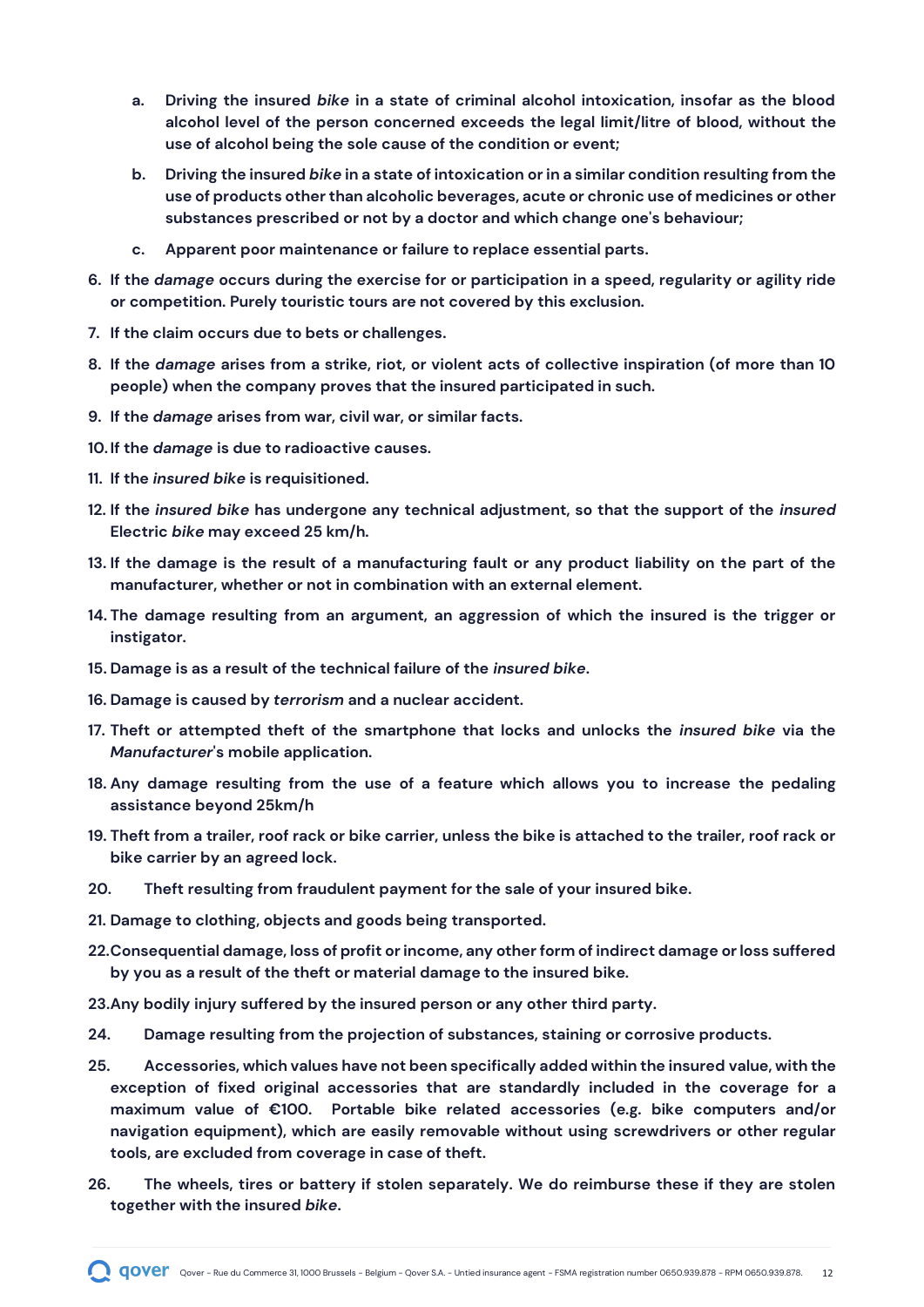- **27.Damage caused, other than this, to the** *bike***, such as your liability resulting from the use of the insured** *bike***.**
- **28. Aesthetic damage: such as scratches and bumps, chipping or rust are therefore not guaranteed.**
- **29. Damage to the tires.**
- **30. The damage and/or theft or attempted theft that has arisen as a result of embezzlement or abuse of trust.**
- **31. The damage and/or theft or attempted theft by the perpetrator(s) or accomplice(s) are the insured or policyholder or are staying with or appointed by the policyholder, owner, or holder of the insured** *bike***.**
- **32.The damage if the procedure prescribed by the manufacturer to lock/unlock the** *bike* **is defective and if this technical defect was known or had to be known by the user.**
- **33. The pure disappearance of the insured bike.**
- **34. The events occurring in countries that are excluded from section B article 5.**

#### <span id="page-12-0"></span>**24. How do we compensate the damage to the insured bike?**

#### **In case of repair:**

If the damage to the insured *bike* is repairable and economically justified, we will pay for such repair in full, and we will transfer this amount to your bank account after deduction of the *excess*.

#### **In case of total loss:**

if the damage to the *bike* is not repairable or if the insured *bike* has been stolen in its entirety and has not been found within 14 (fourteen)days of reporting the theft to the police, we offer the following:

• a monetary value equal to the damage amount of the insured *bike* after applying the excess and depreciation applicable;

By accepting compensation in the event of theft, you agree to transfer ownership of the stolen *bike* to the *insurer*. If the *insured bike* is found afterwards, it will remain the property of the *insurer*.

We consider an *insured bike* where the repair cost is higher than the economic value as an economic total loss and we reimburse such in accordance with the provisions in this section.

No depreciation is applied to the compensation calculation during the first 36 months (3 years) of the bike. As from the 37th month, a depreciation is applied.

The minimum amount of compensation is set at 50% of the insured value. Any calendar month started is counted as a full month. The initial date to be taken into consideration is the date mentioned on the bike purchase invoice.

You will find bellow a table showing the compensation you will receive depending on when your bike is stolen or total loss.

| DEPRECIATION COMPENSATION TABLE |                                                              |  |
|---------------------------------|--------------------------------------------------------------|--|
| Year                            | Maximum<br>compensation<br>(Depreciation as from 37th month) |  |
| At the end of year 1            | 100%                                                         |  |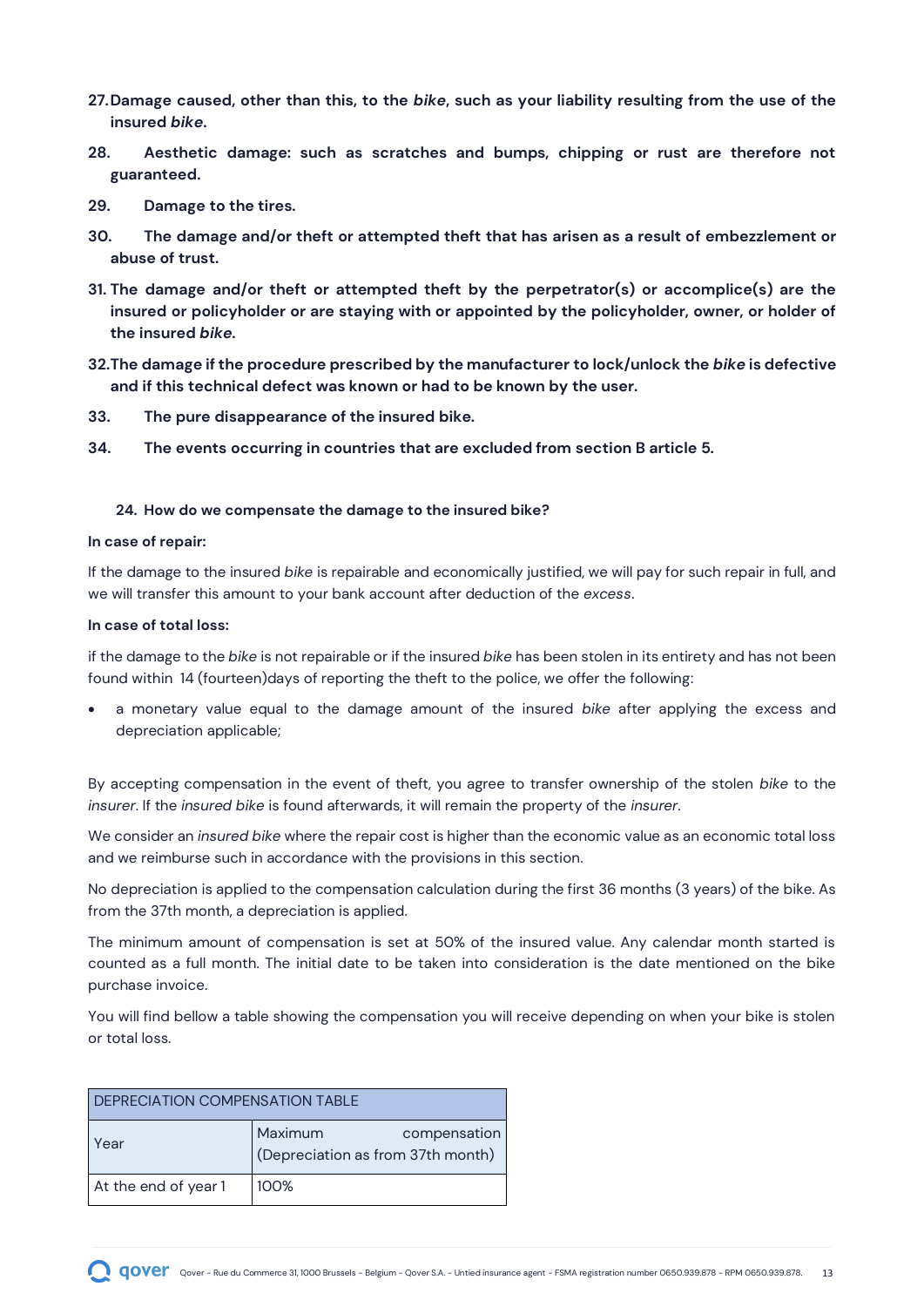| At the end of year 2                   | 100% |
|----------------------------------------|------|
| At the end of year 3                   | 100% |
| From the beginning to<br>end of year 4 | 75%  |
| From the beginning to<br>end of year 5 | 50%  |

When the *insurance intermediary* handles a claim you make under this policy they act as our authorised agents. This means that any valid claim *you* make with the *insurance intermediary* which is to be settled by a payment of compensation, is not deemed to have been settled until *you* have received the payment.

#### <span id="page-13-0"></span>**25. What if there is disagreement about the extent of the damage and the amount?**

*We will* determine the amount of the *damage* together with *you*. In the event of disagreement about the amount, the insured and the *insurer* will each appoint an expert who will determine the *damage amount*. If no agreement is reached, both experts will jointly appoint a third expert and the final decision with regard to the *damage amount* will be taken by the latter.

Each *party* bears the costs and fees of its expert.

<span id="page-13-1"></span>The costs of a third party appointed expert shall be divided between both *parties*.

#### **26. What is the excess amount in case of theft or material damage?**

Compensation for damage is always deducted from an excess which is applied to the purchase value of the *bike* and all *insured accessories* that are fixed to the *bike*, as stated on *your* invoice and the *policy schedule*.

- In the event of theft and total loss, an *excess* of 10% of the total insured value is applied, with a minimum of €50 and a maximum of €200 per claim.
- In the event of repairable material damage, an *excess* of 10% of the total insured value will be applied, with a minimum of €50 and a maximum of €200 per claim.

### <span id="page-13-2"></span>**27. How is compensation paid in the event of bankruptcy of the manufacturer?**

In case of bankruptcy of the *manufacturer*, we will transfer the damage amount to your bank account after deduction of the *excess*.

#### <span id="page-13-3"></span>**28. Subrogation**

We will act within your rights and claims against any liable third party up to the amount of our expenses. Except in the event of malicious intent, we cannot exercise recourse against your descendants, ascendants, spouse, lineal relatives, persons living with you under one roof, your guests, and the members of your household staff.

However, we can exercise recourse against these persons insofar as their liability is actually covered by insurance.

#### <span id="page-13-4"></span>**29. Prescription**

**All claims arising from this insurance contract expire 3 (three) years after the event that gives rise to the right to intervene.**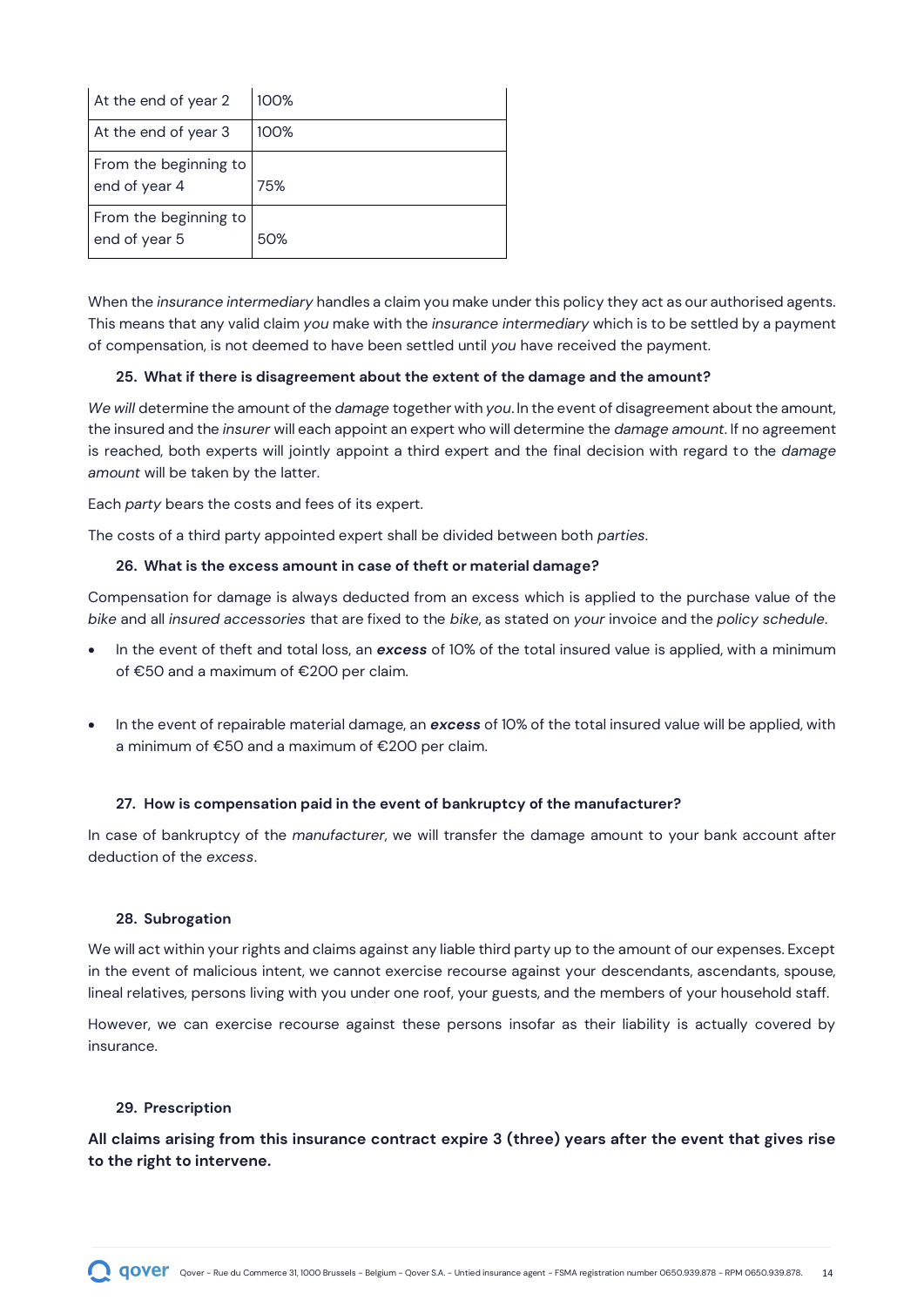# <span id="page-14-0"></span>**B. What are your obligations under this insurance contract**

# **1. What obligations do you have to communicate the correct data and circumstances?**

**A. When entering into the insurance contract:**

**The** *policy schedule* **has been drawn up on the basis of** *your* **answers to the questions upon signing this insurance contract.** 

#### **If** *you* **want to cover a used** *bike***,** *you* **must:**

- **Send** *us* **5 photos (front, rear, left, right and serial number) of the** *insured bike* **within 14 (fourteen) days of the conclusion of your insurance contract;**
- **Provide** *us* **with the serial number of the** *insured bike* **within 14 (fourteen) days of the conclusion of your insurance contract;**
- **Be in possession of:** 
	- **Proof of purchase of your bike (which can be established with a purchase invoice, in case of purchase from a professional seller or a copy of the bank check or proof of the bank transaction, in case of purchase from a private person);**
	- **In case of purchase from a private person you must be in possession of the original purchase invoice of the former bike owner.**

#### **If** *you* **do not do this,** *we will cancel your* **insurance contract and refund the insurance premium paid.**

If you want to cover a new bike that you bought less than 30 days ago, you must provide us with the serial number within 14 days of the start date of your insurance contract.

#### **If** *you* **want to cover a new** *bike* **that you bought more than 30 days ago,** *you* **must:**

- **Send** *us* **5 photos (front, rear, left, right and serial number) of the** *insured bike* **within 14 days after the start date of your** *insurance contract***;**
- **Provide** *us* **with the serial number within 14 days of the start date of** *your insurance contract***.**

### **Compliance with these obligations is a condition precedent to coverage under this policy. If you do not do this, we will not compensate you for any claim and we will cancel your insurance contract with immediate effect and refund the insurance premium paid.**

The value of the insured bike may not exceed the amount stated on the first sale invoice. The insured value might be increased by the value of additional fixed accessories in the terms of this General terms and conditions.

#### **B. During the term of the** *insurance contract***:**

*You* **must notify** *us* **of any changes that may occur during the course of the insurance contract which may affect elements and statements contained in** *your policy schedule***. If** *you* **move,** *you must always inform us* **of** *your* **new address.**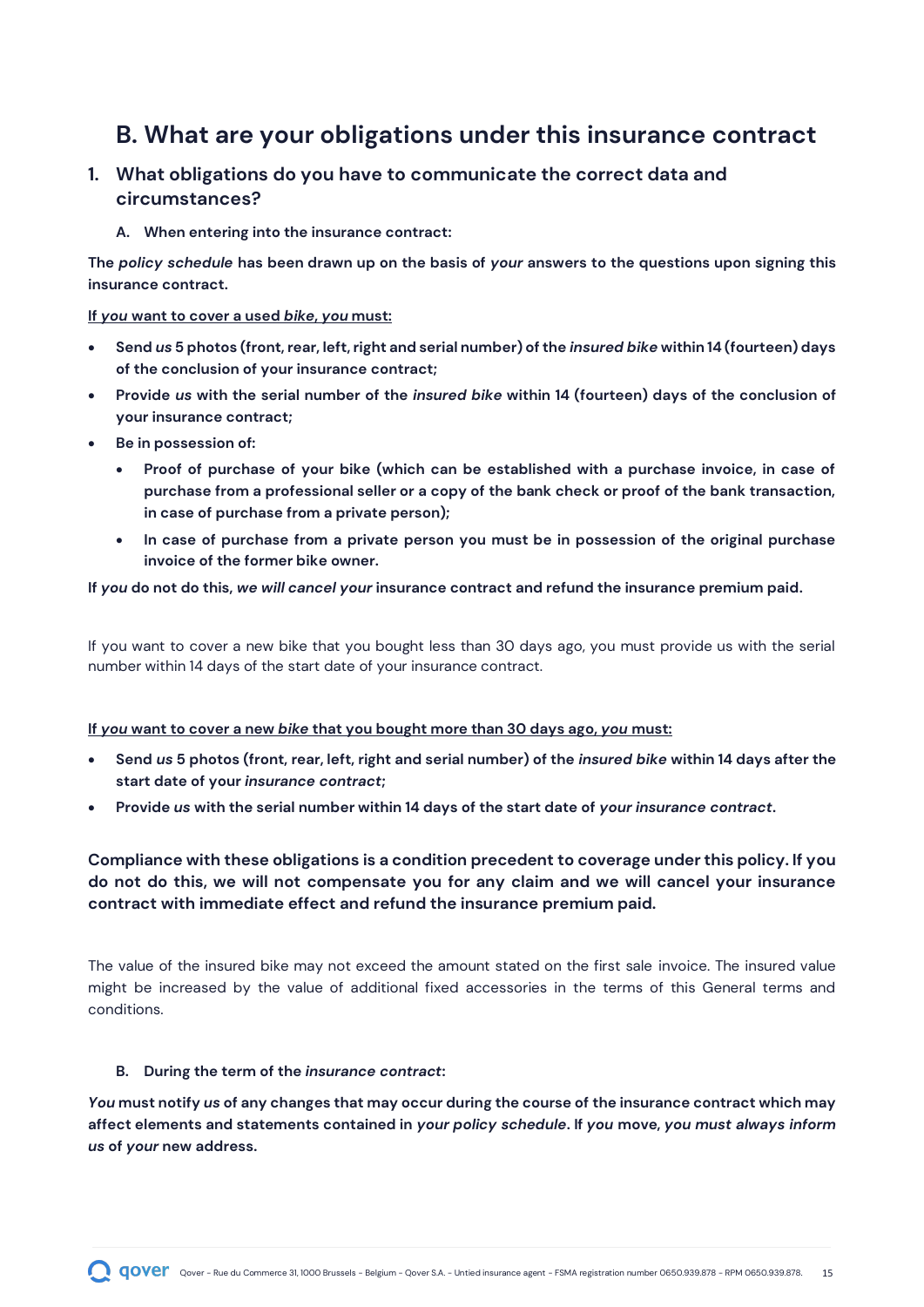# **2. What obligations do you have in terms of premium payment?**

**You are obliged to pay the** *premiums* **(including taxes and costs) on the main** *premiu***m due date. Every year, we calculate the** *premium* **based on the information stated in your** *policy schedule***. We will inform you of this** *premium* **before the annual** *main expiry date***, together with your new** *policy***.**

### **3. What happens if you fail to comply with these obligations?**

If you fail to comply with the obligations when entering into and during the term of the *insurance contract*, this may result in:

- 1. Adjustment of the *premium*;
- 2. Cancellation of the *insurance contract*;
- 3. Nullity of the *insurance contract*;
- 4. Refusal of *damage* or application of the ratio between the *premium* paid and the *premium* that you normally should have paid.

We hereby act in accordance with the legal provisions.

If you do not comply with the *premium* payment obligations and do not pay your *premium*, we will send you a reminder. If you still do not pay, we will notify you by registered letter. If you do not pay within the period set therein, the insurance contract will be terminated. Failure to pay is regulated in accordance with Articles 57 (1) and (2), 59, 61 and 116 of the Decree Law no 72/2008 of 16 April 2008.

#### **4. What do we expect from you in case of claims?**

- **A. In case of theft and material damage:**
- **1. That** *you* **report the theft of your insured** *bike* **to the Police within 24 hours.**
- **2. That** *you* **report any** *claim* **as soon as possible and this within 8 days after the damage or the theft occurred. Use the claim form available at** *claims.qover.com;*
- **3. That** *you* **cooperate in the handling of the claim: we understand below that communicating any useful information or written confirmation as well as any element can facilitate or influence the handling of the damage;**
- **4. That** *you* **take all possible measures to limit the extent of the damage;**
- **5.** *You* **must provide** *us* **with the original invoice of the** *insured bike.*
- **6. If it is possible to repair your bike, you must go to a repair shop and provide us with an estimate of the damage before the repair is carried out.**
- **7. In case of theft:**
- *You* **must report the incident to the police within 24 hours and provide us with the case number and any useful information about the insured** *bike***.**
- *You* **must provide us with the relevant information about the** *bike* **and its location (through the manufacturer's theft deterrent system, if applicable), as well as any useful information found in the**  *manufacturer***'s mobile application.** *You* **must report the** *bike* **as stolen immediately after damage in your mobile application, allowing the** *manufacturer* **to trace the** *bike* **from the time of the facts being traced.**
- *You* **authorize the** *Insurance Intermediary and* **the** *Insurer* **to receive this information.**
- **8. For second-hand bikes** *you must also* **provide us with:**
- **Proof of purchase of your** *bike***, which can be established with:**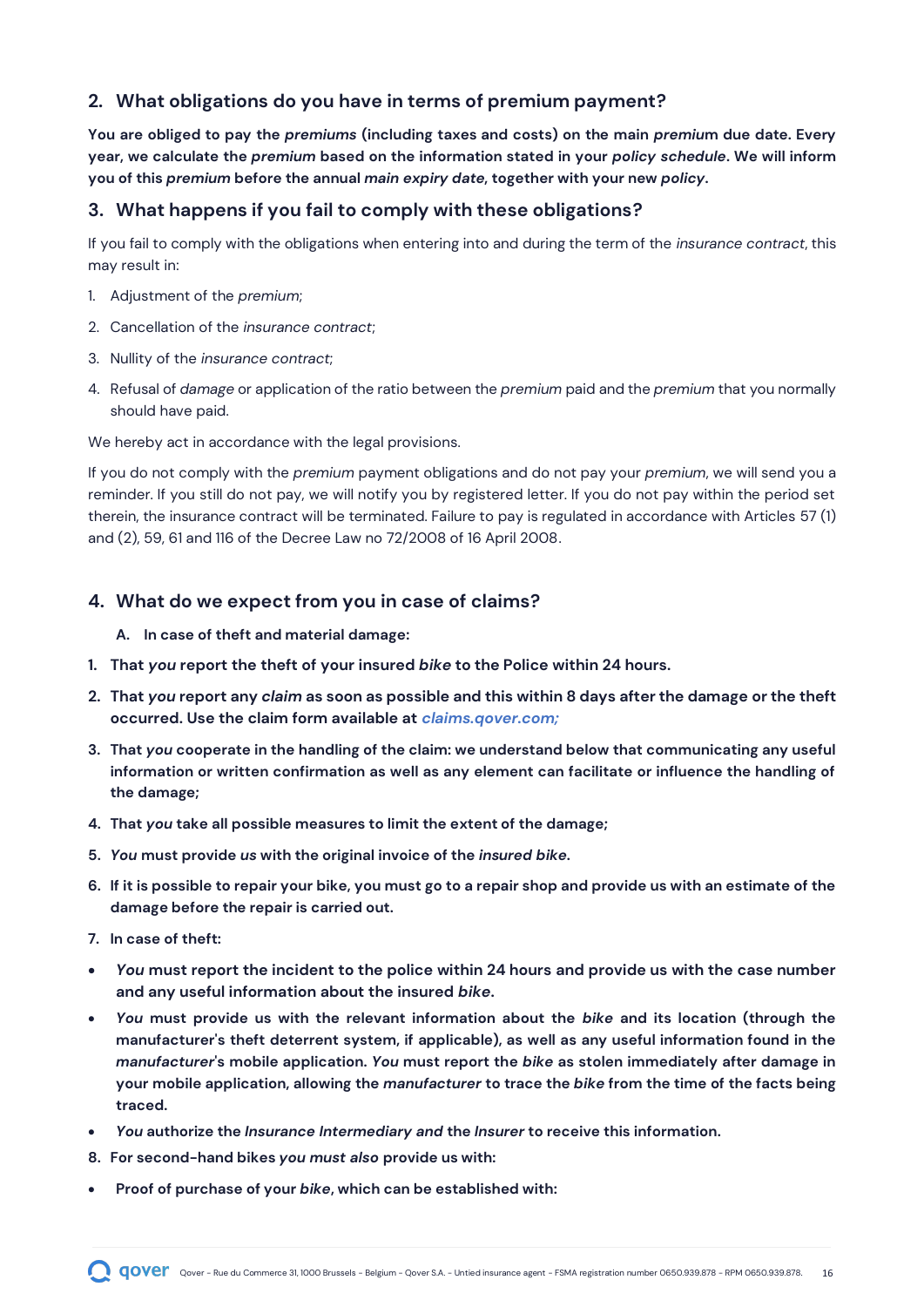- **a) A purchase invoice, in case of purchase from a professional** *reseller***;**
- **b) A copy of the bank check or proof of the bank transaction, in case of purchase from a private person;**
- **In case of purchase from a private person** *you* **must be in possession of the original purchase invoice of the former** *bike* **owner.**

**Affidavits are not considered as evidence.**

**If you fail to comply with this obligation, we will refuse to intervene to the extent that we suffer damage or a reasonable disadvantage as a result of the shortcoming.**

**B. In case of emergency expense:** 

**When claiming for the assistance cash guarantee the** *insured* **will have to prove and provide:**

- *1.* **The above-mentioned information in case of theft, vandalism or material damage;**
- *2.* **Supporting documents, proving the causal link between the** *event* **and the costs incurred:**
	- **Invoices and proof of payment for the costs incurred; and**
	- **Pictures of the** *damages on the insured bike or e***vidence of the injury with the** *insured bike (pictures of the insured with his bodily injuries and his bike) ;*

### **5. Where is this Insurance contract valid?**

**The guarantees are valid for claims that have occurred in a country within the European Union, in the United Kingdom of Great Britain, in the principalities of Andorra and Monaco, in the Vatican City, Iceland, Liechtenstein, Norway, San Marino and Switzerland.**

**Covered countries (or some of their regions) may be subject to the sanctions policy of the United Nations, the European Union, or any other applicable sanctions regime, preventing us from fulfilling all or part of our contractual obligations.** 

# **6. Which courts and tribunals are competent in case of a dispute of this insurance contract?**

In case of disputes with regard to this *insurance contract*, only the Courts and Tribunals of Portugal shall be deemed competent. They assess this *insurance contract* in accordance with the Portuguese law.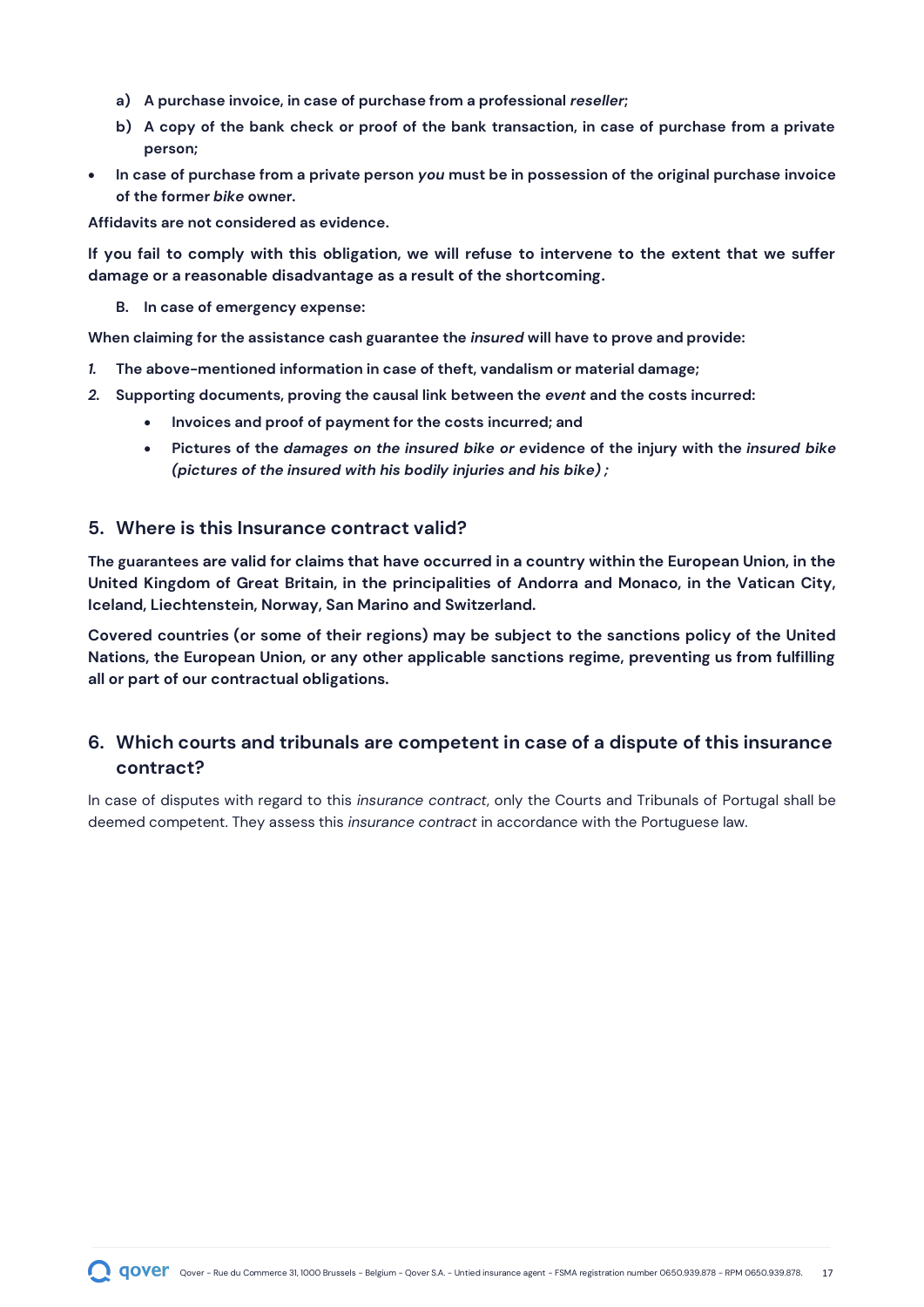# <span id="page-17-0"></span>**Glossary**

#### **ACCESSORIES**

Additional bike related elements that are firmly installed on the bike, however not originally delivered with or on the bike, but bought additionally at the initial sale or afterwards.

#### **ACCIDENT**

An accident is a sudden, involuntary, and unforeseen event which immediately results with the insured bike no longer being suitable for traffic or riding it is dangerous according to traffic regulations.

#### **AGREED LOCK**

It is a lock that is either ABUS (security 10 or more), [AXA Hiplok, Kryptonite, Linka (with chain), Master Lock, texlock, Trelock] and it is a VdS approved lock of class A+ or B+, or FUB (category 2 wheels or higher) approved, or approved by Sold Secure Silver (or Gold) or by approved ART category 2 (or higher), or Onguard locks and SRA Locks.

#### **COMPENSATION**

The amount of the costs that we will pay you under this *insurance contract* after the application of the contractual conditions included.

#### **DAMAGE (INSTANCE)**

The occurrence of a sudden and accidental covered event that damages *your insured bike*.

#### **EXCESS**

His is the amount that will remain for your account in the event of a claim.

#### **FIRST SALE**

The date on which the first owner of the *bike* purchased it.

#### **FIXED ORIGINAL ACCESSORIES**

Original accessories that are delivered with or on the *bike*, as supplied by the *reseller* or *manufacturer*. Fixed original accessories are always firmly installed on the *bike* and listed on the purchase invoice of the *initial sale* of the *bike*. The agreed lock, locked to the bike, is also considered

as a fixed original accessory if it is listed on the purchase invoice of the reseller or manufacturer.

#### **FIXED POINT**

A non-movable object, part of which consists of a fixed, immobile and rigid element made of stone, metal or wood, connected to a solid wall or to the ground. We consider a bike rack attached to a vehicle to be a fixed point.

#### **INSURED VALUE**

Means the insured value of the insured bike specified in the *policy schedule*. This is the amount, subject to any applicable excess and depreciation, which we will compensate in the event of a loss, subject to the terms and conditions of this *policy*.

#### **MAIN EXPIRY DATE**

Date on which the current insurance contract ends but is tacitly renewed without notice for a period of one year. This date can be found in your *policy schedule*.

#### **MATERIAL DAMAGE**

Material damage caused to the insured *bike* as a result of an *accident*.

#### **PLACE OF RESIDENCE**

The place in Portugal where you are registered in the civil status registers and where you usually stay with your family.

#### **POLICY/INSURANCE CONTRACT**

The document in which the policy schedule is recorded, which together with the general terms and conditions constitute your insurance contract.

#### **POLICY SCHEDULE**

The document that the *policyholder* receives after the *insurance contract* has been concluded and which shows the *insurance contract*.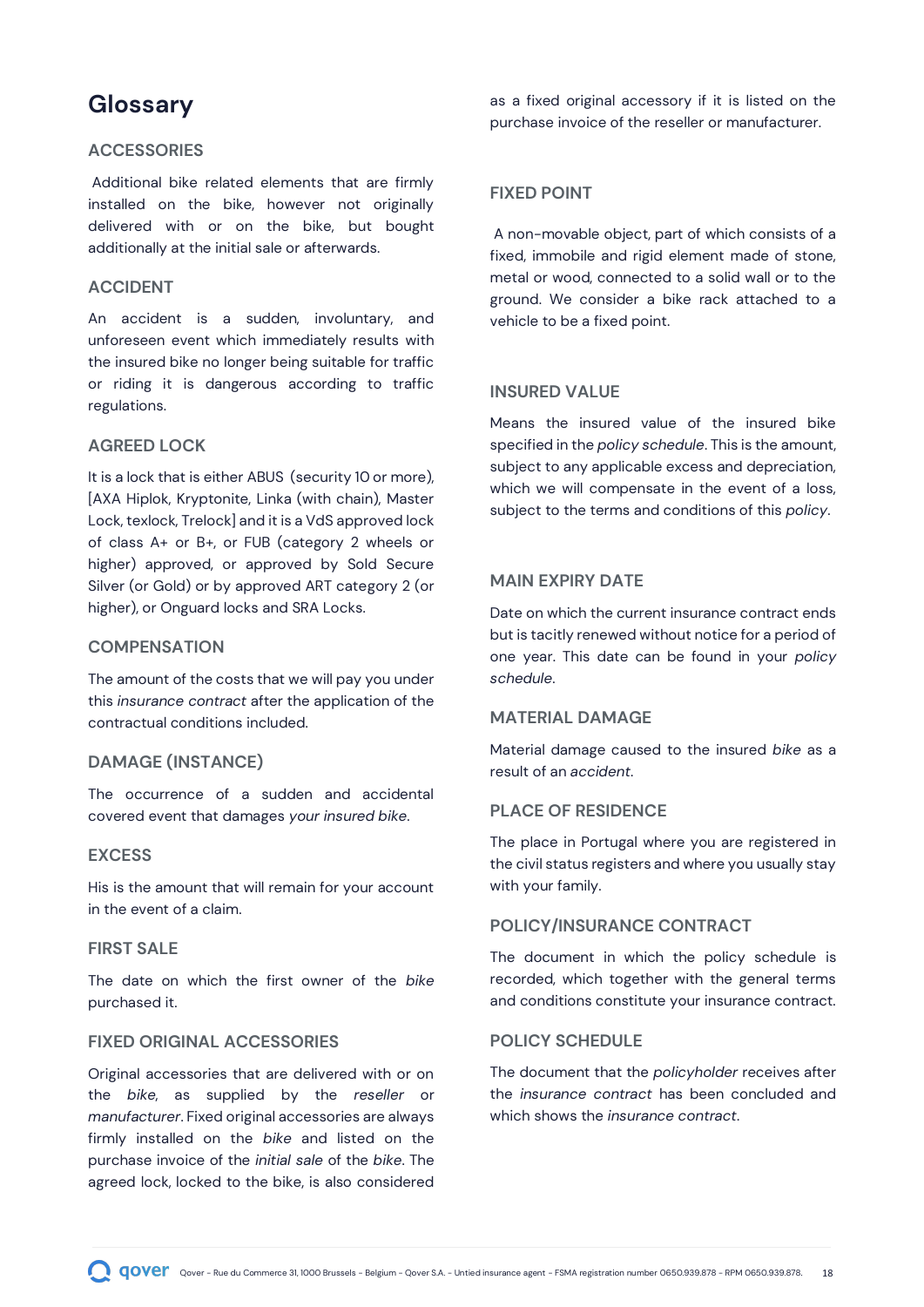#### **PREMIUM**

The amount that the policyholder has to pay in exchange for the cover included in the insurance contract.

#### **REPAIRER**

The repairer is understood to mean: any recognised trading company that hold legal permits with regards to the assessment, maintenance, and repair of bikes.

#### **TERRORISM**

A clandestine organised action or threat of action with ideological, political, ethnic or religious intentions, carried out individually or by a group, involving violence against persons or the economic value of a material or intangible property is wholly or partially destroyed, either to impress the public, to create an environment of insecurity or to put pressure on public authorities or to hinder the movement or normal operation of a service or an undertaking.

#### **THEFT**

The disappearance of an insured bike or part thereof as a result of theft, not committed by, or with the cooperation of the insured or one of his family members.

To benefit from the guarantees, you must first report the theft to the police. The details of reporting such and the case number must be communicated to the insurer.

#### **THE RESIDENCE DESIGNATED BY YOU**

The place where you are temporarily staying, elsewhere than the place of residence,

#### **VANDALISM**

The damage caused by third parties by a foolish and unreasonable act such as graffiti or intentional damage.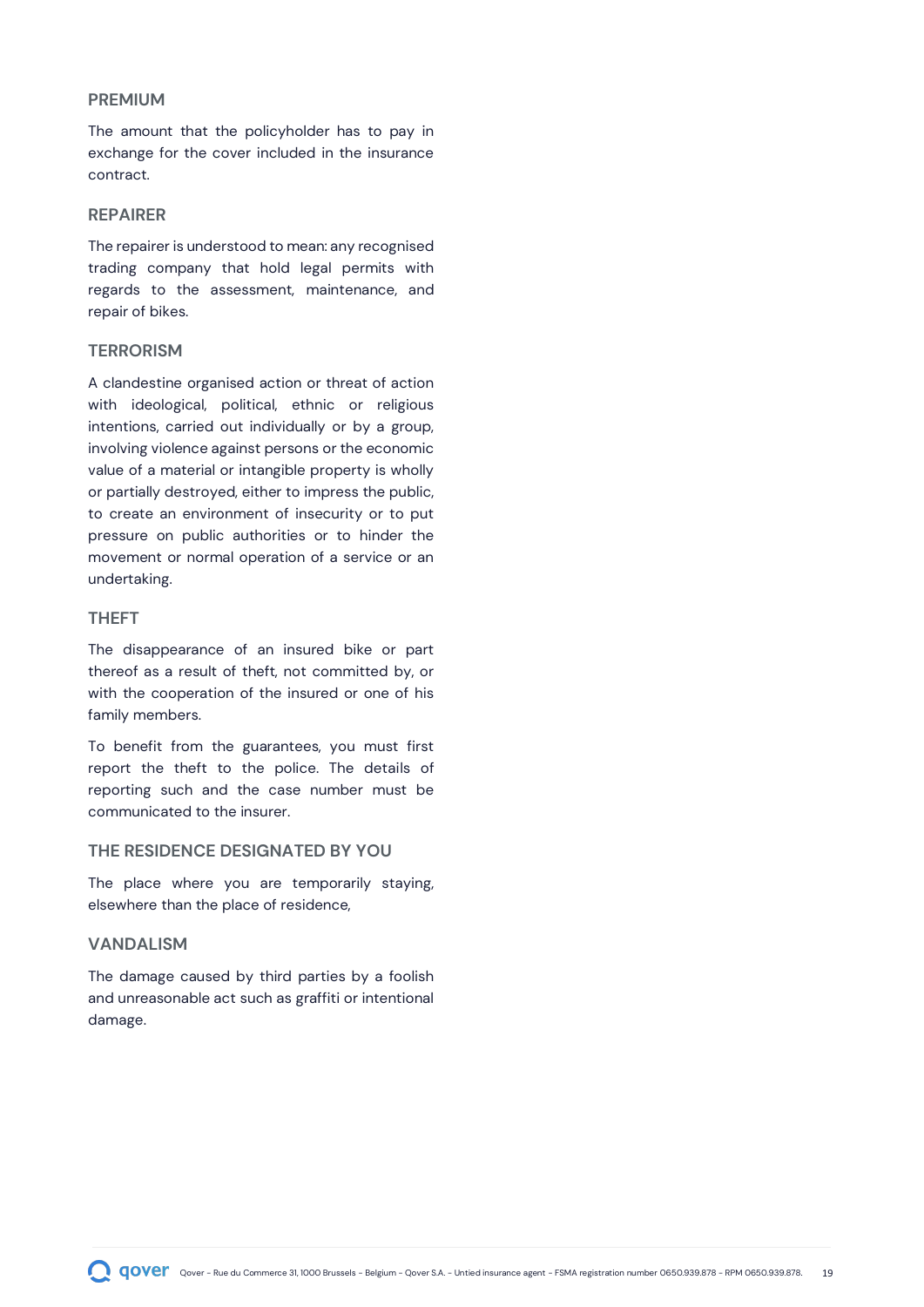# <span id="page-19-0"></span>**Information on the protection of privacy**

The information below sets out how we deal with your data as your insurer. For further information on how Qover handles your data, please refer to Qover's data privacy policy, which can be found at: *<https://www.qover.com/terms-policies/data>*.

In order to manage your contract, Qover and Wakam act as joint controllers, as defined in the GDPR.

### **Introduction**

In the context of the services and products that **Wakam** and its partners (together "we", "us", "our") provide you with, you are required to communicate your personal data ("personal data" or "data") to others. This Privacy Notice is made available to you in order to help you better understand how we collect, process and protect your personal data. In this Privacy Notice, references to "your personal data" include other people's personal data that you provide to us. Where you provide other people's personal data to us in connection with your policy, you must ensure that the information set out in this Privacy Notice has been communicated to them.

We are committed to comply with applicable data protection regulations, and in particular Regulation (EU) 2016/679 of the European Parliament and of the Council of 27 April 2016 on the protection of natural persons with regard to the processing of personal data and on the free movement of such data, and repealing Directive 95/46/EC (General Data Protection Regulation).

# **Categories of personal data collected**

In the course of providing our products and services, we may collect and use personal data about you, such as:

- Information relating to your identity (surname, first names, postal address, telephone number, e-mail address...)
- Policyholder information (insurance policy number, bank account number, payment card details, billing, payment history, etc.)
- Claim information (claim number, date and reason for loss, call history, loss details, policy reference number and supporting documents)
- Information about the insured bike (make, model, serial number, registration number, identification number, date of purchase, etc.).

As part of the processing of these data, we may collect data relating to offences, convictions and security measures at the time of your subscription to the insurance contract, during the execution of this contract or as part of the dispute management process. Some of our products may involve the processing of so-called "sensitive" personal data, such as health data. This data will be processed solely for the purpose of fulfilling our commitments to you and in strict compliance with the legal provisions applicable to such data. You can choose whether or not to provide us with this data. We may not be able to provide you with specific products or services if you do not provide us with certain data.

### **Why we process your personal data**

Your personal data is used for the following purposes:

- The management of your contract and insurance policy, the execution of contract guarantees (including claims management) and the management of claims and disputes, such processing being necessary for the execution of your contract;
- Risk control and monitoring, which enables us to prevent fraudulent activities and ensure the recovery of sums due and is therefore necessary based on our legitimate interests;
- The elaboration of statistics and actuarial studies, which enables us to improve the offers and services offered and is therefore necessary based on our legitimate interests;
- Preventing insurance fraud and money laundering in order to comply with our legal obligations.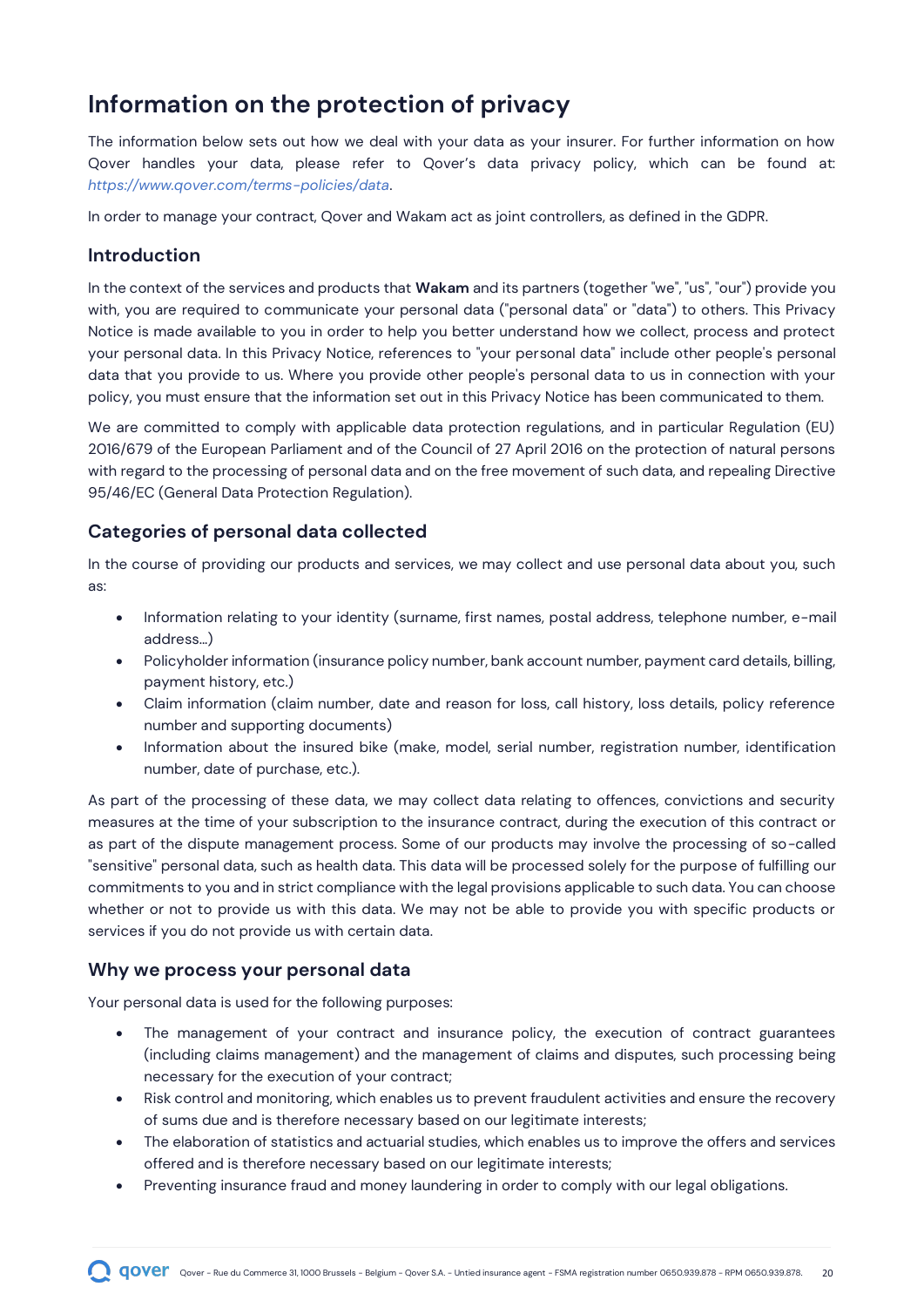# **Disclosure of your personal data**

Your personal data may be disclosed to the following third parties:

- To our group companies such as our parent company and its affiliated companies;
- To our service providers and subcontractors, for the purposes of managing and executing your contract;
- To other insurance companies (intermediaries, reinsurers);
- To public authorities, in order to prevent or detect fraud or any other criminal activity and to meet our legal and regulatory obligations.

### **International transfers of your personal data**

We may transfer your personal data outside the European Union, particularly to countries that are not considered to provide a sufficient level of protection according to the European Commission. In order to ensure an adequate level of security, such transfers will be governed by the Standard Contractual Clauses established by the European Commission, or by other appropriate safeguards in accordance with the Data Protection Legislation.

### **Personal data retention period**

Your personal data will be kept for the time strictly necessary for the provision of the service and the execution of the contract, and in accordance with our data retention policy. Your personal data may also be retained for any additional period required or permitted by applicable legal provisions, including the statute of limitations to which we are subject.

# **Your rights**

In accordance with the Data Protection Legislation, you have the right to access, rectify, delete, limit, oppose, request data portability, not to be subject to an automated individual decision-making (including profiling), as well as the right to give instructions regarding the use of your personal data posthumously. Please note that the exercise of these rights is however not absolute and is subject to the limitations according by applicable law.

If you consider that the processing of your personal data constitutes a violation of the Data Protection Legislation, you also have the right to file a complaint with the CNPD - Comissão Nacional de Proteção de Dados - Av. D. Carlos I, 134, 1º, 1200-651 Lisboa, https://www.cnpd.pt/cidadaos/participacoes/

To obtain a copy of your personal data held by us, for more information or to exercise your rights relating to your personal data, please contact us at the address or email address indicated in the section below.

# **Contact us**

If you have any questions or queries regarding the use of your personal data, or to exercise your rights relating to such personal data, please contact our Data Protection Officer at the following address:

Wakam Délégué à la Protection des Données 120-122 rue Réaumur 75002 Paris, France

Or by email to: *[dpo@wakam.com](mailto:dpo@wakam.com)*

# <span id="page-20-0"></span>**Insurance Fraude (Burla relativa a seguros) - Article 219**

Any fraud or attempted fraud against the insurance company, when drawing up the claim report or answering the questionnaires, not only entails the termination of the insurance contract but is also subject to prosecution under Article 219 of the Criminal Code. In addition, the data may be included in the file of the economic